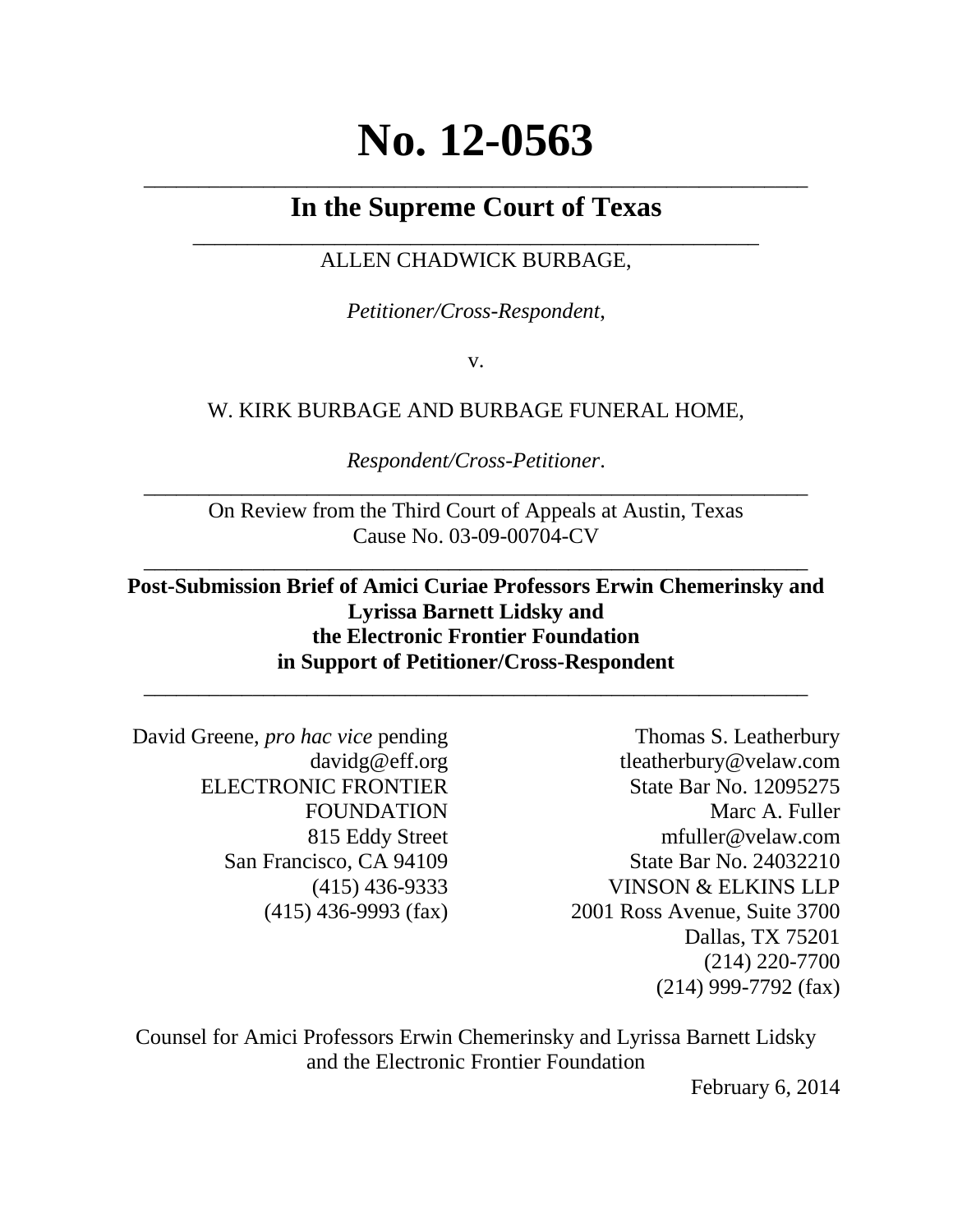### **IDENTITY OF PARTIES AND COUNSEL**

1. Allen Chadwick Burbage Petitioner—Cross-Respondent—Defendant below

#### Represented by:

Peter D. Kennedy State Bar No. 11296650 pkennedy@gdhm.com William Christian wchristian@gdhm.com State Bar No. 00793505 GRAVES DOUGHERTY HEARON & MOODY, PC 401 Congress Ave., Suite 2200 Austin, Texas 78701 (512) 480–5764 Phone (512) 536–9908 Fax

2. W. Kirk Burbage Petitioner—Cross-Petitioner—Plaintiff below

Represented by:

Gregory S. Cagle gcagle@ssjmlaw.com State Bar No. 24003678 SAVRICK, SCHUMANN, JOHNSON, MCGARR, KAMINSKI & SHIRLEY 4330 Gaines Ranch Loop, Suite 150 Austin, Texas 78735 Tel. (512) 347-1604 Fax (512) 347-1676

3. Amici Curiae

Professor Erwin Chemerinsky 401 East Peltason Drive, Educ. 1095 Irvine, CA 92697-8000 Professor Lyrissa Barnett Lidsky Box #117625 Gainesville, FL 32611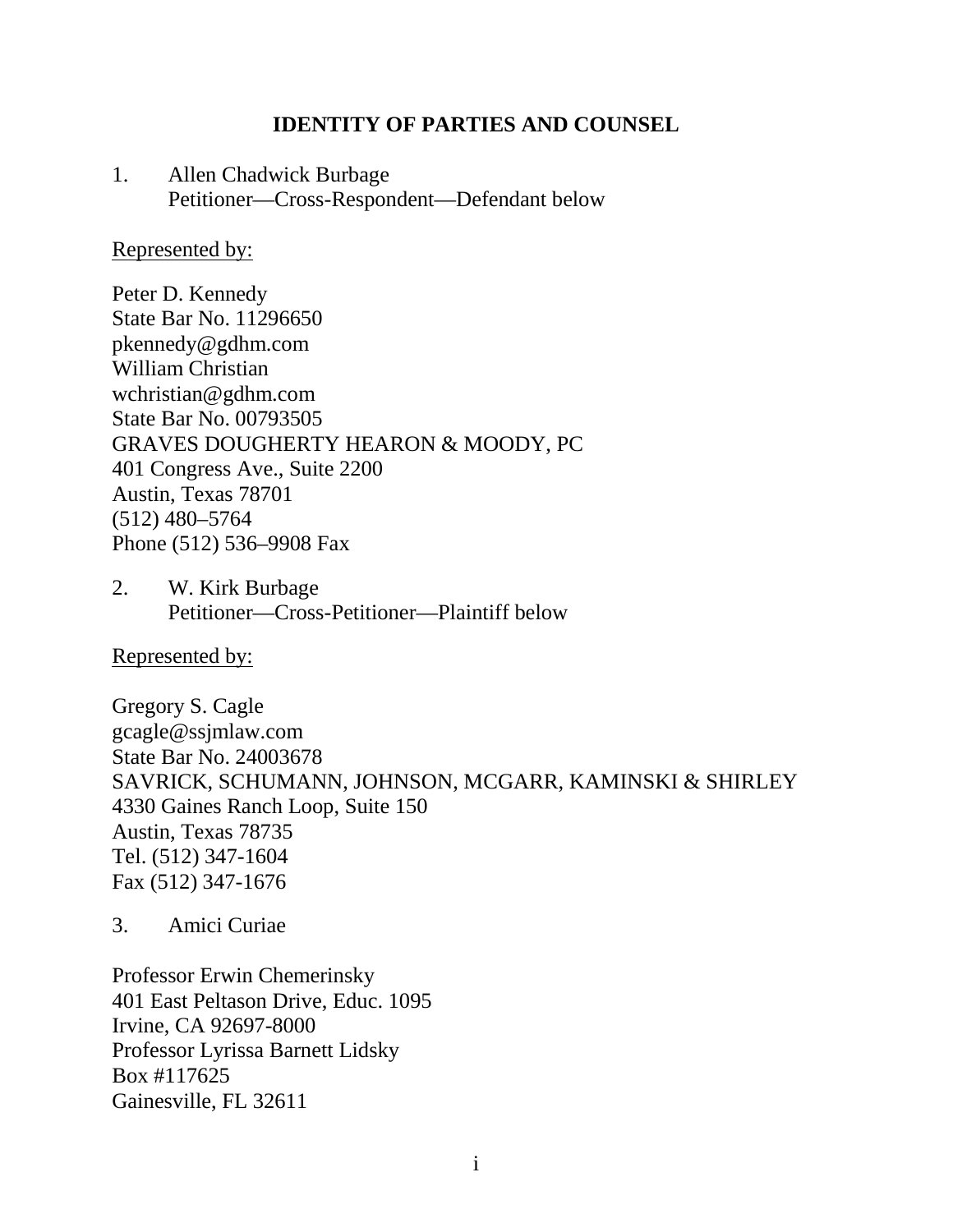Electronic Frontier Foundation 815 Eddy Street San Francisco, CA 94109

Represented by:

David Green, *pro hac vice* pending davidg@eff.org ELECTRONIC FRONTIER FOUNDATION 815 Eddy Street San Francisco, CA 94109 (415) 436-9333 (415) 436-9993 (fax)

Thomas S. Leatherbury tleatherbury@velaw.com State Bar No. 12095275 Marc A. Fuller mfuller@velaw.com State Bar No. 24032210 VINSON & ELKINS LLP 2001 Ross Avenue, Suite 3700 (214) 220-7700 (214) 999-7792 (fax)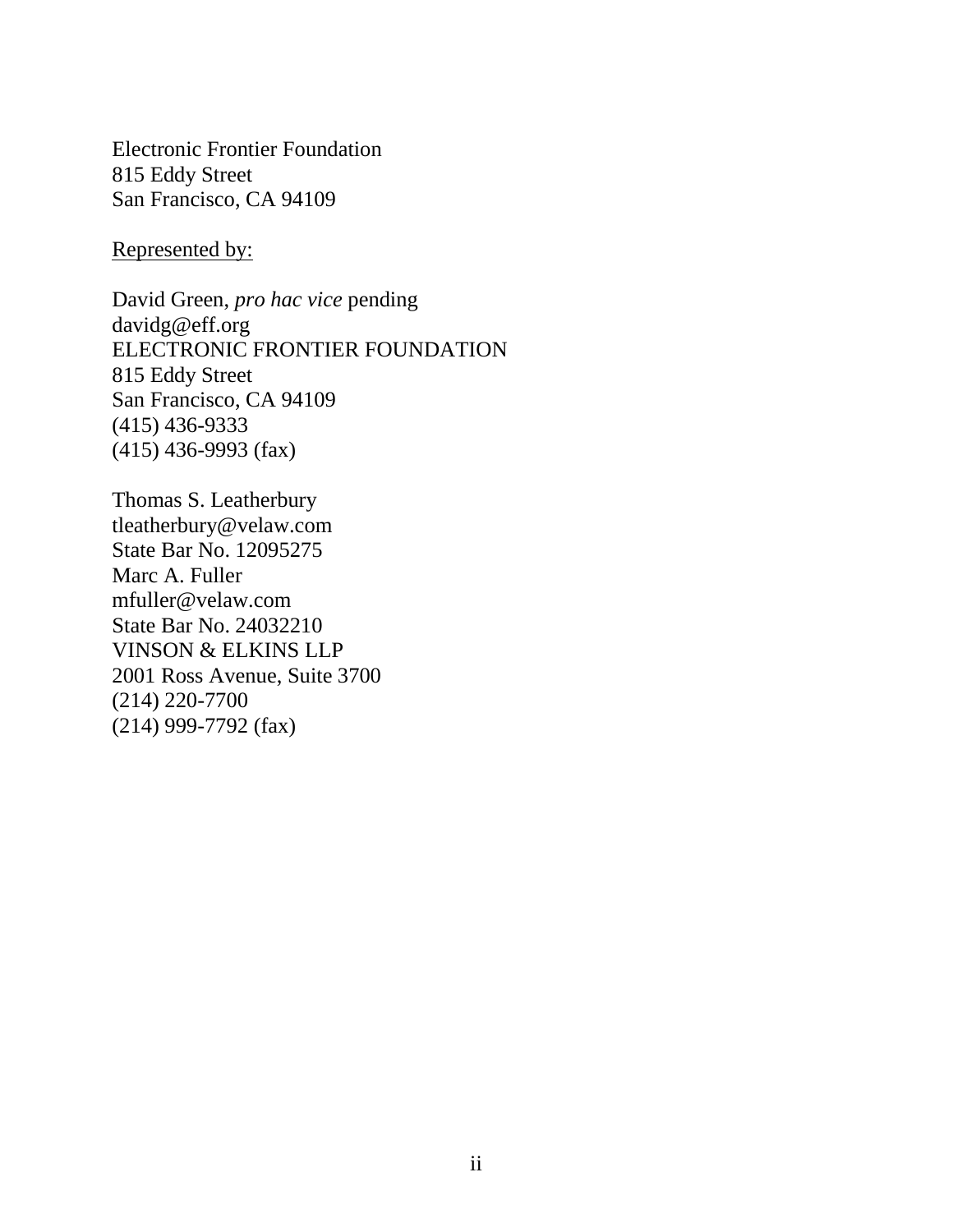# **TABLE OF CONTENTS**

| I.  |           |    | THE ROLE OF THE INTERNET IN DEFAMATION CASES DOES NOT<br>AFFECT THE CONSTITUTIONAL ANALYSIS OF INJUNCTIONS. 4        |
|-----|-----------|----|----------------------------------------------------------------------------------------------------------------------|
| II. |           |    | <b>INJUNCTIONS AGAINST FUTURE DEFAMATORY SPEECH ARE</b>                                                              |
|     | A.        |    | Injunctions Against Future Defamatory Speech Are Prior                                                               |
|     | <b>B.</b> |    | Each Injunction Is an Unconstitutional Prior Restraint10                                                             |
|     |           | 1. | Injunctions Limited to Statements That Have Been<br><b>Adjudicated Actionably Defamatory Are Both</b>                |
|     |           |    | <b>Injunctions Against Specific Statements Cannot</b><br>a.                                                          |
|     |           |    | <b>Injunctions Against Specific Statements Are</b><br>$\mathbf b$ .<br><b>Unconstitutional Because Defamation Is</b> |
|     |           |    | The U.S. Supreme Court's Obscenity<br>c.<br>Jurisprudence Is Not Applicable Outside of the                           |
|     |           | 2. | Effective Injunctions Are Inherently Overbroad17                                                                     |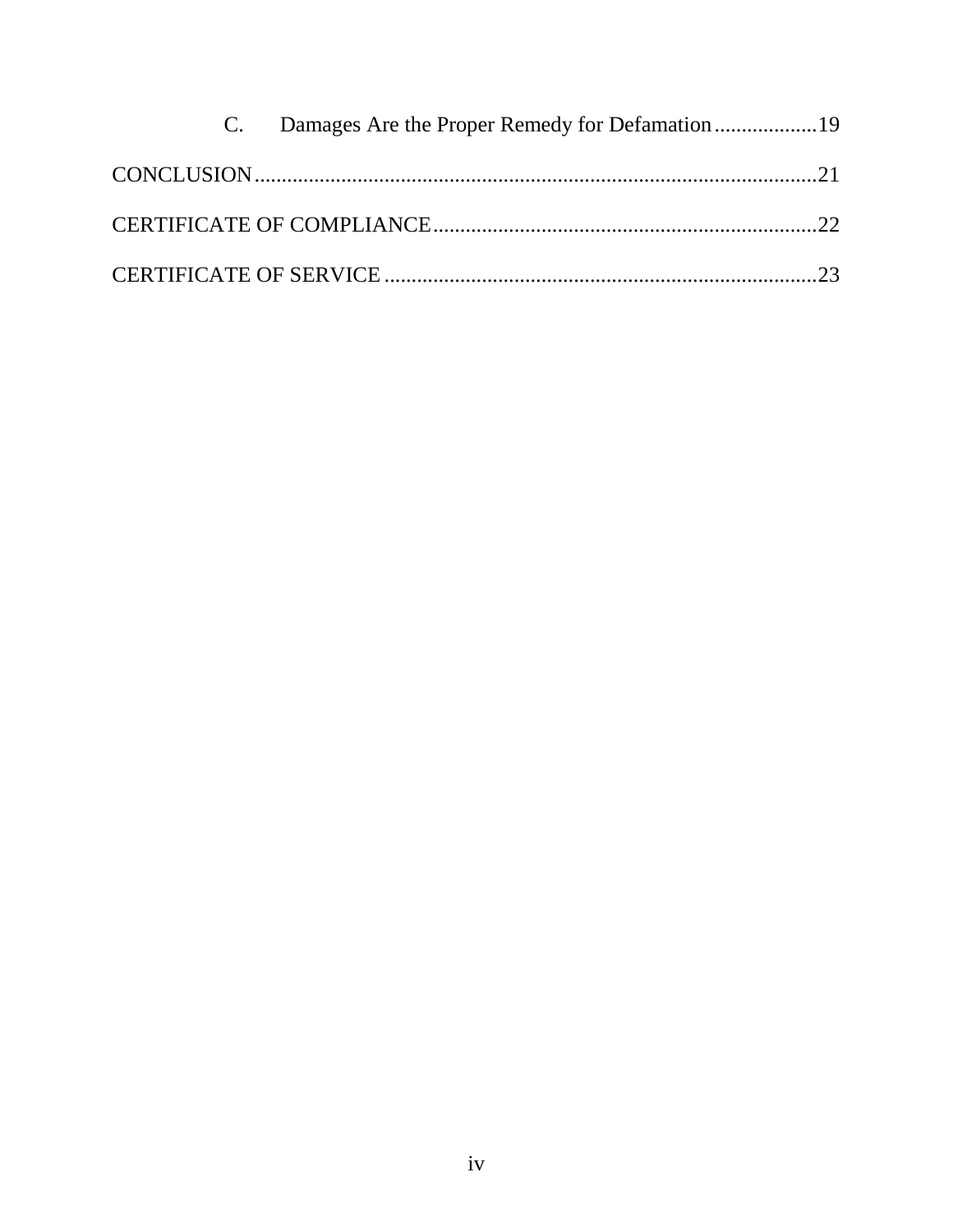# **TABLE OF AUTHORITIES**

# **FEDERAL CASES**

<span id="page-5-0"></span>

| Abrams v. United States,                                                                                                     |  |
|------------------------------------------------------------------------------------------------------------------------------|--|
| ACLU v. Reno,<br>31 F. Supp. 2d 473 (E.D. Pa. 1999), aff'd, 217 F.3d 162 (3d Cir. 2000),                                     |  |
| Alexander v. United States.                                                                                                  |  |
| Ashcroft v. Free Speech Coal.,                                                                                               |  |
| Balboa Island Village Inn, Inc. v. Lemen,                                                                                    |  |
| Bantam Books, Inc. v. Sullivan,                                                                                              |  |
| Brown v. Entm't Merchs. Ass'n,                                                                                               |  |
| Burbage v. Burbage,<br>No. 03-09-00704-CV, 2011 WL 6756979<br>(Tex. App.—Austin Dec. 21, 2011, pet. granted)  10, 12, 17, 20 |  |
| Citizens' Light, Heat & Power Co. v. Montgomery Light & Water Power Co.,                                                     |  |
| Gertz v. Robert Welch, Inc.,                                                                                                 |  |
| Hill v. Petrotech Res. Corp.,                                                                                                |  |
| Hustler Magazine v. Falwell,                                                                                                 |  |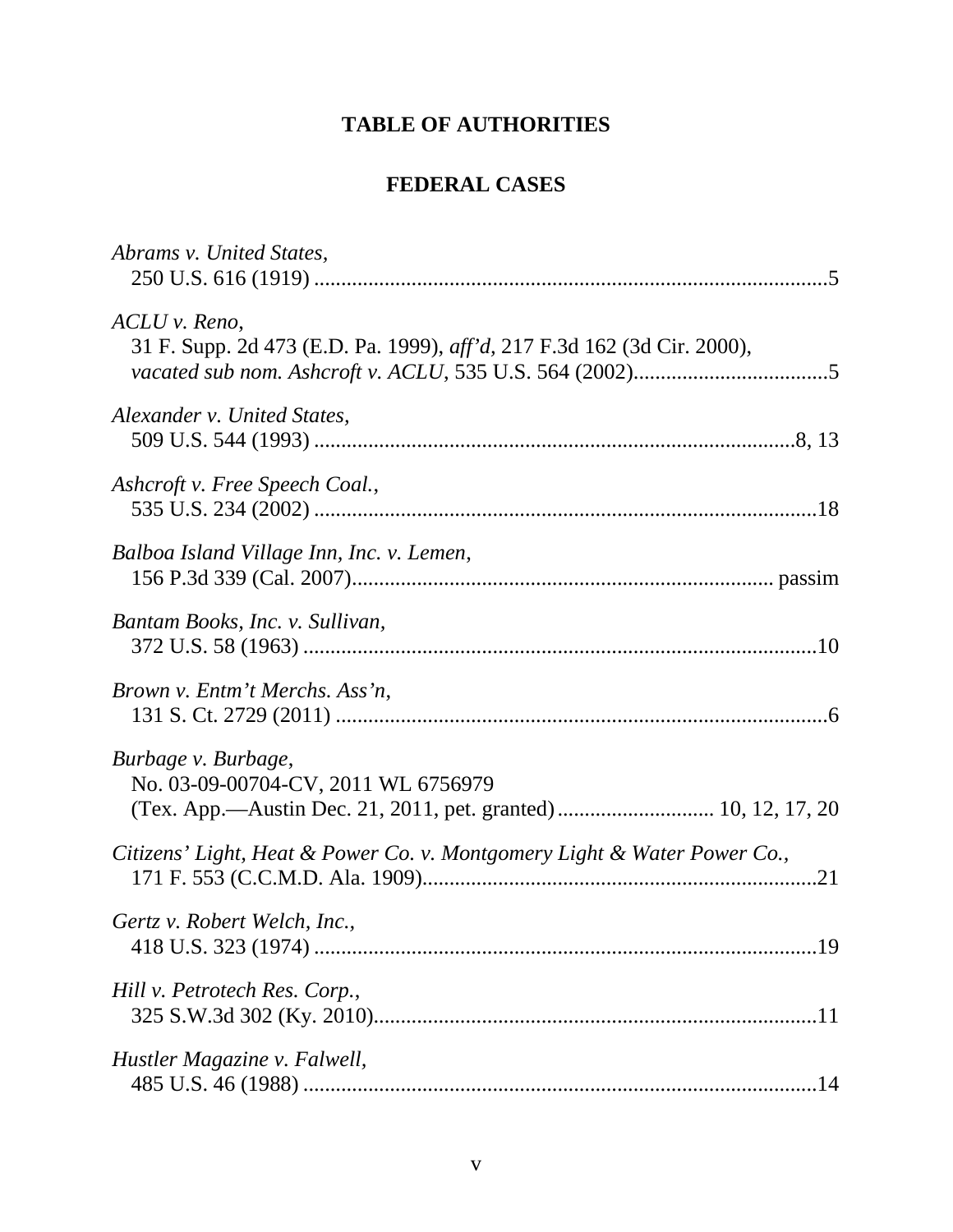| Kingsley Books, Inc. v. Brown,                           |
|----------------------------------------------------------|
| Kinney v. Barnes,<br>No. 03-10-00657-CV, 2012 WL 5974092 |
| Lothschuetz v. Carpenter,                                |
| Metropolitan Opera Ass'n, Inc. v. Local 100,             |
| Milkovich v. Lorain Journal, Co.,                        |
| Musser v. Smith Protective Servs., Inc.,                 |
| Near v. Minnesota ex rel. Olson,                         |
| Neb. Press Ass'n v. Stuart,                              |
| New York Times v. Sullivan,                              |
| New York Times v. United States,                         |
| Oakley, Inc. v. McWilliams,                              |
| Organization for a Better Austin v. Keefe,               |
| Pittsburgh Press Co. v. Human Relations Comm'n,          |
| Reagan v. Guardian Life Ins. Co.,                        |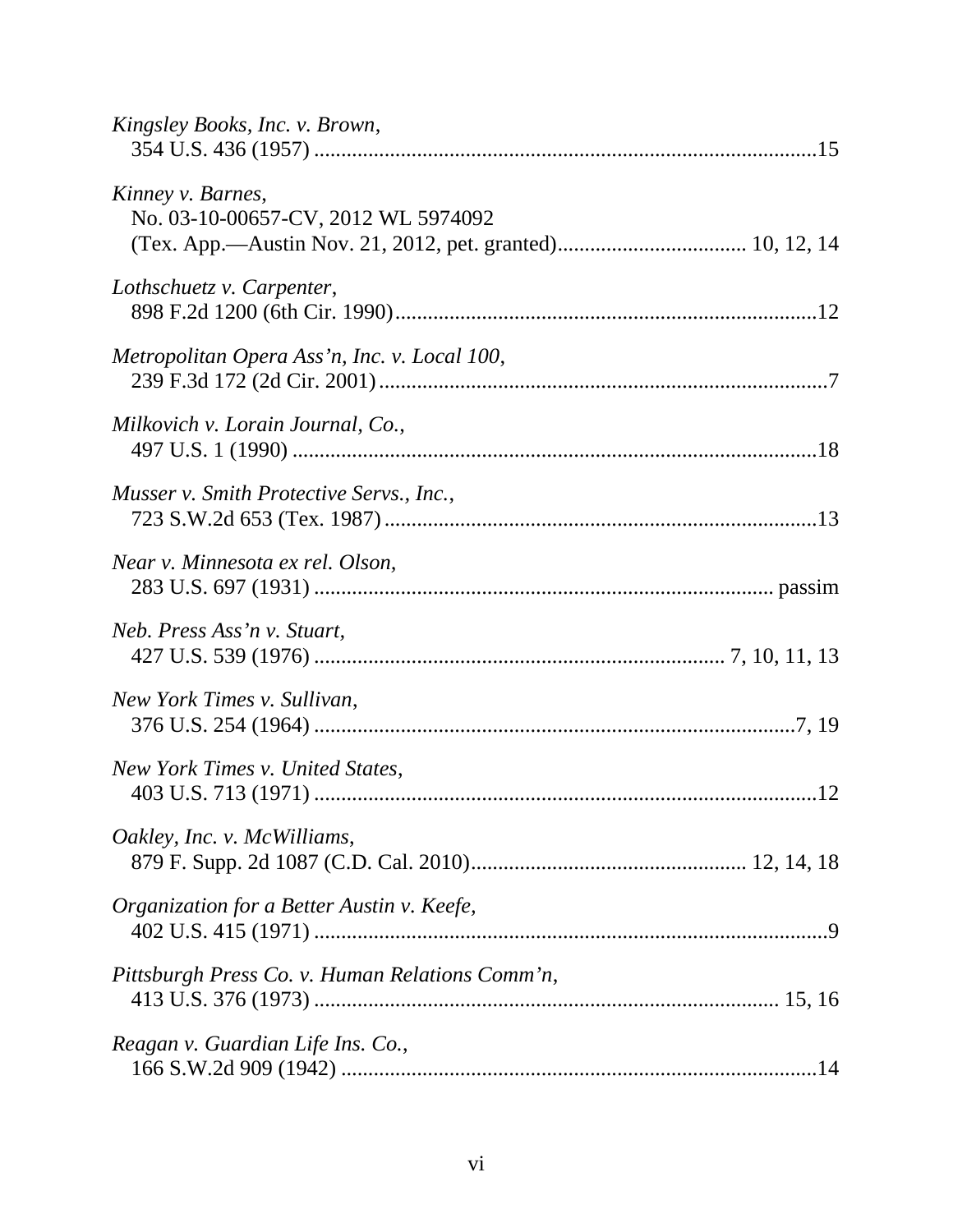| Reno v. ACLU,                     |  |
|-----------------------------------|--|
| Se. Promotions, Ltd. v. Conrad,   |  |
| Tory v. Cochran,                  |  |
| United States v. Alvarez,         |  |
| United States v. Cassidy,         |  |
| Vance v. Universal Amusement Co., |  |

# **STATE STATUTES**

# **OTHER AUTHORITIES**

| David S. Ardia, Freedom of Speech, Defamation, and Injunctions,                      |  |
|--------------------------------------------------------------------------------------|--|
| Erwin Chemerkinsky, <i>Injunctions in Defamation Cases</i> , 57 Syracuse L. Rev. 157 |  |
| Lyrissa Barnett Lidsky, Silencing John Doe: Defamation and Discourse in              |  |
|                                                                                      |  |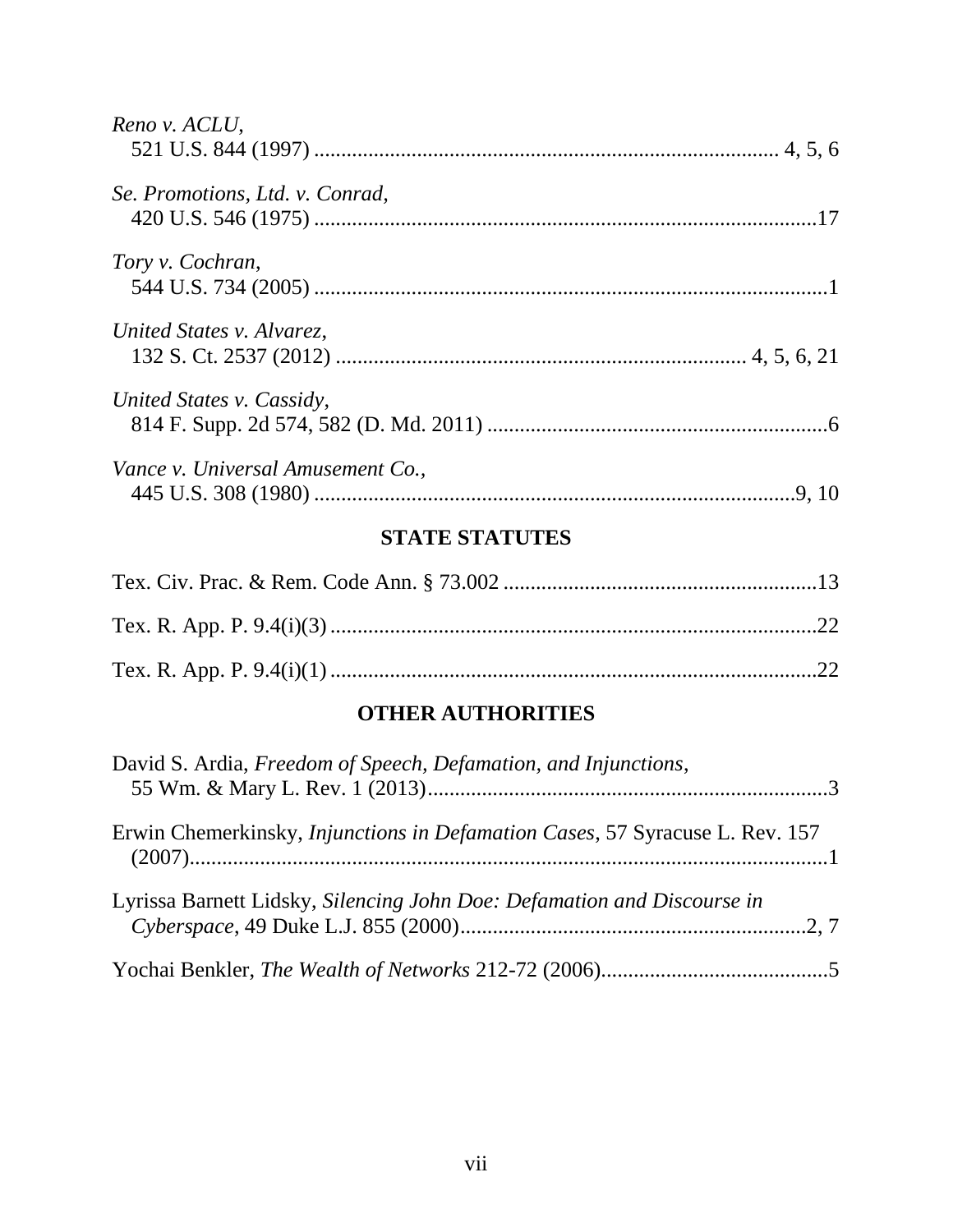#### **INTEREST OF AMICI CURIAE**

<span id="page-8-0"></span>Professors Erwin Chemerinsky and Lyrissa Barnett Lidsky and the Electronic Frontier Foundation ("Amici"), experts in First Amendment and Internet law, urge this Court to affirm the long-held rule that "equity will not enjoin a libel." Injunctions against libelous speech, even after a final judicial determination, are prior restraints and can never withstand the rigorous scrutiny due such orders. The fact of Internet publication provides no basis for disturbing this rule.

Professor Erwin Chemerinsky is the founding Dean and Distinguished Professor of Law, and Raymond Pryke Professor of First Amendment Law, at the University of California, Irvine School of Law. He has frequently argued matters of constitutional law in front of the nation's highest courts, including a United States Supreme Court decision involving injunctions in defamation cases, *Tory v. Cochran*, 544 U.S. 734 (2005). He also wrote a widely cited law review article on the subject, *Injunctions in Defamation Cases*, 57 Syracuse L. Rev. 157 (2007).

Professor Lyrissa Barnett Lidsky is the Stephen O'Connor Professor of Law and Associate Dean for International Programs at the Levin College of Law at the University of Florida. She is the author of three casebooks: Torts, Mass Media Law and First Amendment Law. Professor Lidsky has written extensively on issues of Internet free speech, cyberbullying, and defamation and other privacy torts. Her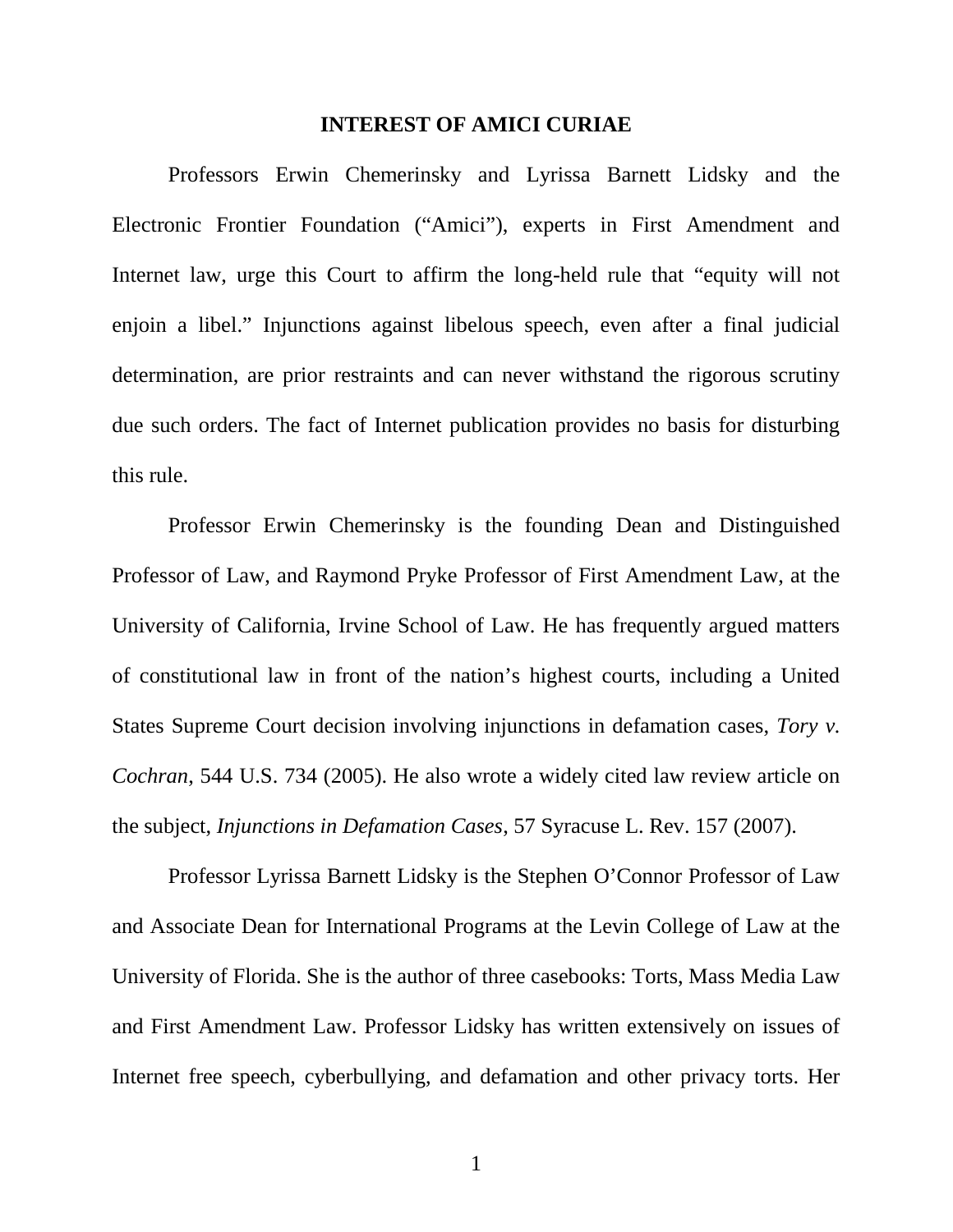article, *Silencing John Doe: Defamation and Discourse in Cyberspace*, 49 Duke L.J. 855 (2000), was cited by the petitioner in *Kinney v. Barnes*, No. 13-0043, but Professor Lidsky writes here in support of the *Kinney* respondent.

The Electronic Frontier Foundation ("EFF") is a member-supported civil liberties organization working to protect free speech and privacy rights in the online world. With more than 24,000 dues-paying members nationwide, EFF represents the interests of technology users in both court cases and in broader policy debates surrounding the application of law in the digital age. EFF is especially concerned about laws and regulations that threaten free expression over the Internet.

Amici respectfully submit this brief in support of Petitioner/Cross-Respondent Allan Chadwick Burbage in *Burbage v. Burbage*, No. 12-0563, and in support of Respondent Andrew Harrison Barnes in *Kinney v. Barnes*, No. 13-0043, both of which were argued on the same day. In compliance with Rule 11(c) of the Texas Rules of Appellate Procedure, Amici state that no fee was charged or paid for the preparation of this brief. Amici submit this brief to address a question raised by the Court during the oral argument in this case: Is a permanent injunction against defamatory speech ever permissible?<sup>[1](#page-9-0)</sup> Amici urge the court to hold that

<span id="page-9-0"></span><sup>1</sup> Oral Argument at 2:40, *Burbage v. Burbage*, No. 12-0563, *available at* http://www.texasbarcle.com/CLE/TSCPlayVideo.asp?sCaseNo=12-0563 (question of Justice Lehrmann, "Are you saying that no injunction would ever be OK?").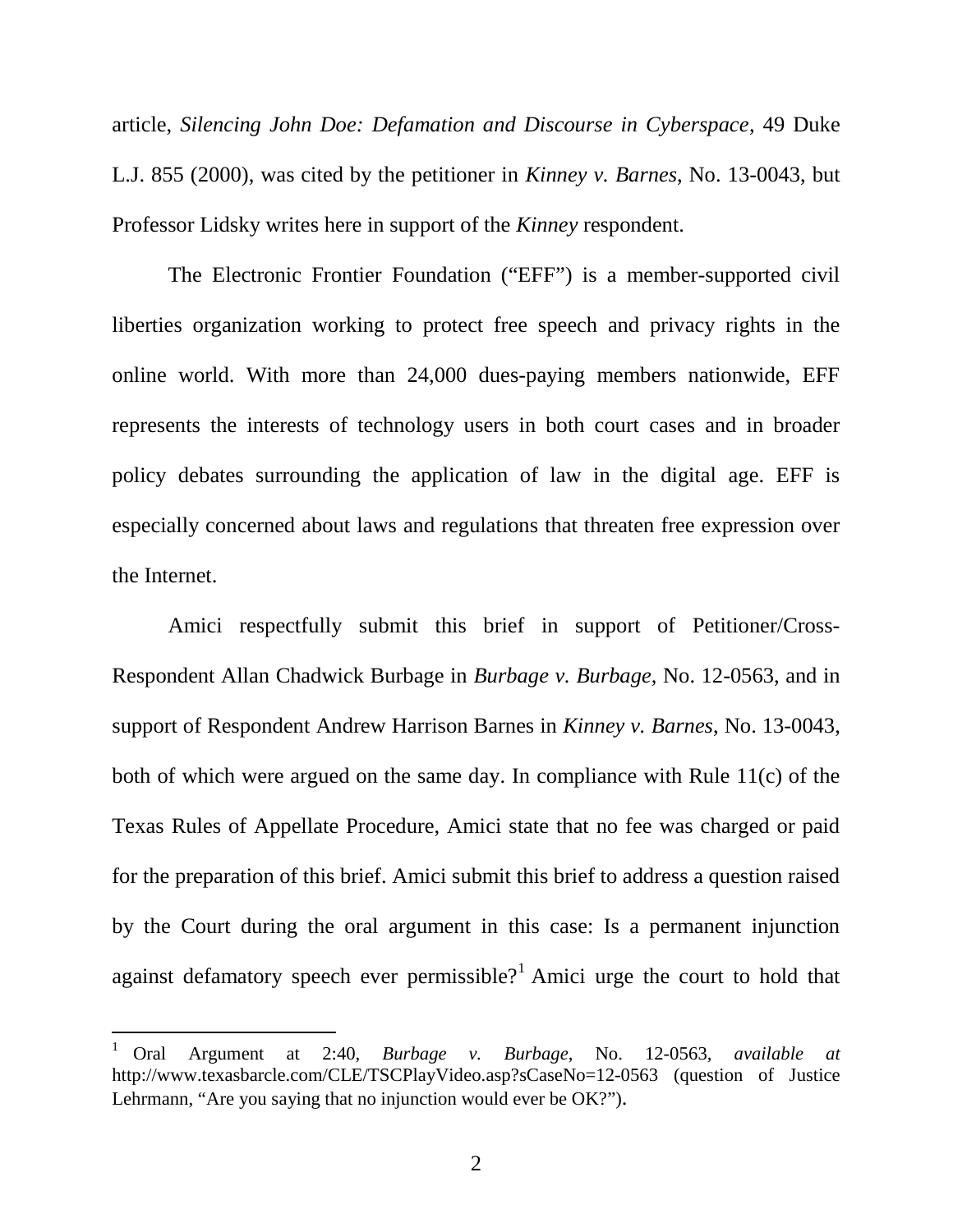<span id="page-10-0"></span>even where a statement has been adjudicated false and defamatory, the First Amendment bars a permanent injunction against republication of the statement. Further, Amici respectfully disagree with the conclusion reached in David S. Ardia, *Freedom of Speech, Defamation, and Injunctions*, 55 Wm. & Mary L. Rev. 1 (2013), which the Respondent/Cross-Petitioner in *Burbage* submitted in a postargument brief. Hence, this Court should affirm the decision of the lower courts on this issue in both *Burbage* and *Kinney*.

#### **INTRODUCTION**

For centuries, courts have adhered to the rule that "equity will not enjoin a libel." This Court should not depart from it now. Such injunctions are prior restraints, which the U.S. Supreme Court has repeatedly held to be anathema to the First Amendment. The richness of the English language and the myriad ways of expressing any thought make it impossible for a trial court to craft an injunction against future defamatory speech that is both effective and does not also bar the publication of constitutionally protected speech. Moreover, defamation is inherently contextual, so even a permanent injunction limited to the exact words found to be defamatory in one context might prohibit speech that is not actionable in another.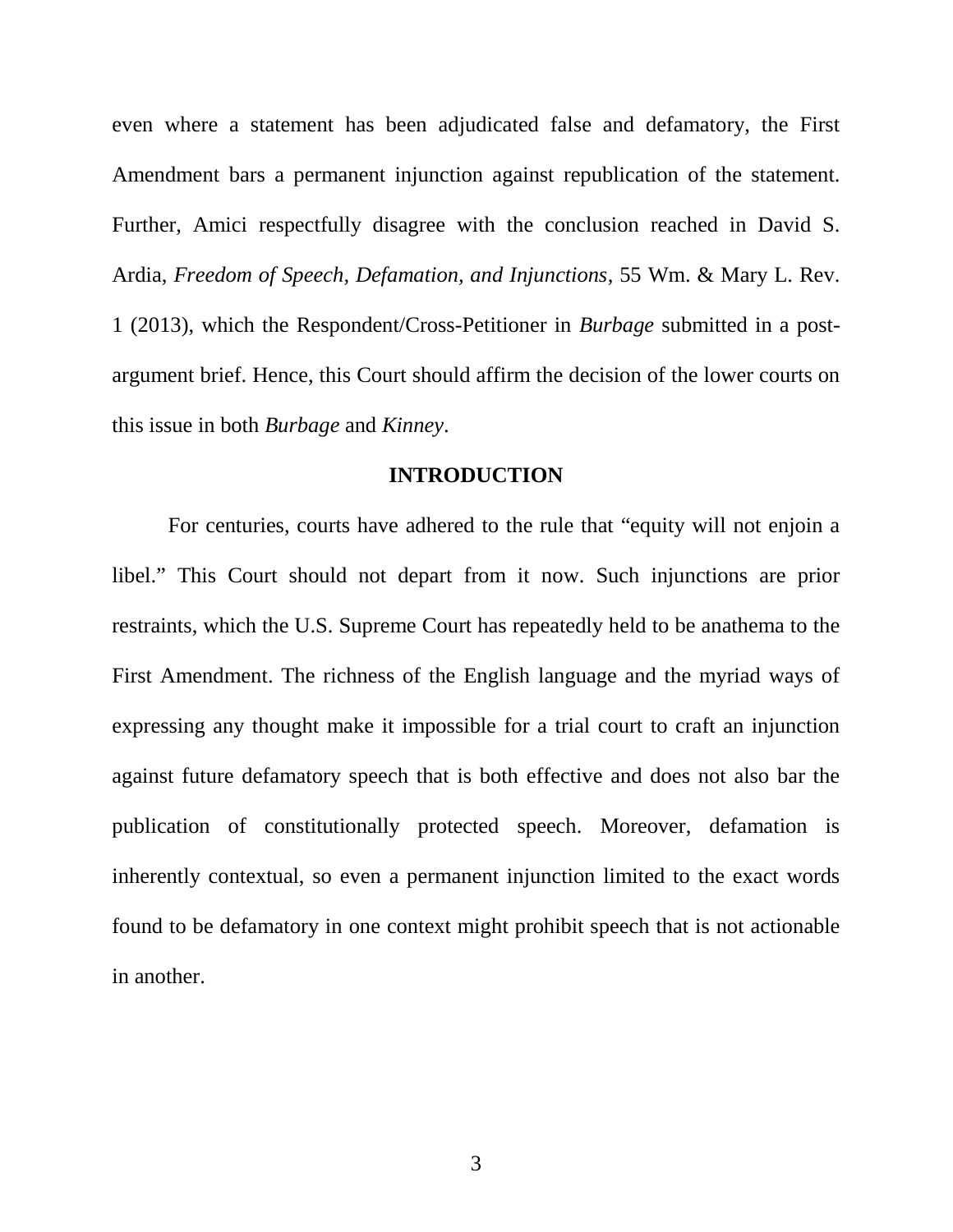<span id="page-11-1"></span><span id="page-11-0"></span>This Court should also reject the suggestion that the advent of the Internet somehow undermines these bedrock First Amendment<sup>[2](#page-11-2)</sup> protections. If anything, the particular properties of the Internet that allow for the rapid flow of information counsel against allowing permanent injunctions in defamation cases.

Given these constitutional flaws as well as significant concerns about judicial administration of an injunction against defamatory speech, damages are properly the exclusive remedy in defamation cases.

#### **ARGUMENT**

## **I. THE ROLE OF THE INTERNET IN DEFAMATION CASES DOES NOT AFFECT THE CONSTITUTIONAL ANALYSIS OF INJUNCTIONS.**

The landscape of communication has been dramatically reshaped by the Internet. Americans rely on digital means of communication for nearly every conceivable purpose in their daily lives. The U.S. Supreme Court has recognized the Internet's importance and made clear that it is entitled to the full protection of the First Amendment. *Reno v. ACLU*, 521 U.S. 844, 870 (1997). Indeed, the Internet gives great power to the fundamental First Amendment axiom that "[t]he remedy for speech that is false is speech that is true." *United States v. Alvarez*, 132 S. Ct. 25[3](#page-11-3)7, 2550  $(2012)$ .<sup>3</sup> Because the cost of online speech is relatively low

<span id="page-11-2"></span> $2$  In reaching this conclusion, the Court need not address the issue of whether the Texas Constitution provides greater protection than the First Amendment.

<span id="page-11-3"></span> $3$  The First Amendment embodies the Framers' judgment that it should be "the ordinary course in a free society" to engage false speech with the truth. *Alvarez*, 132 S. Ct. at 2550*.* "The theory of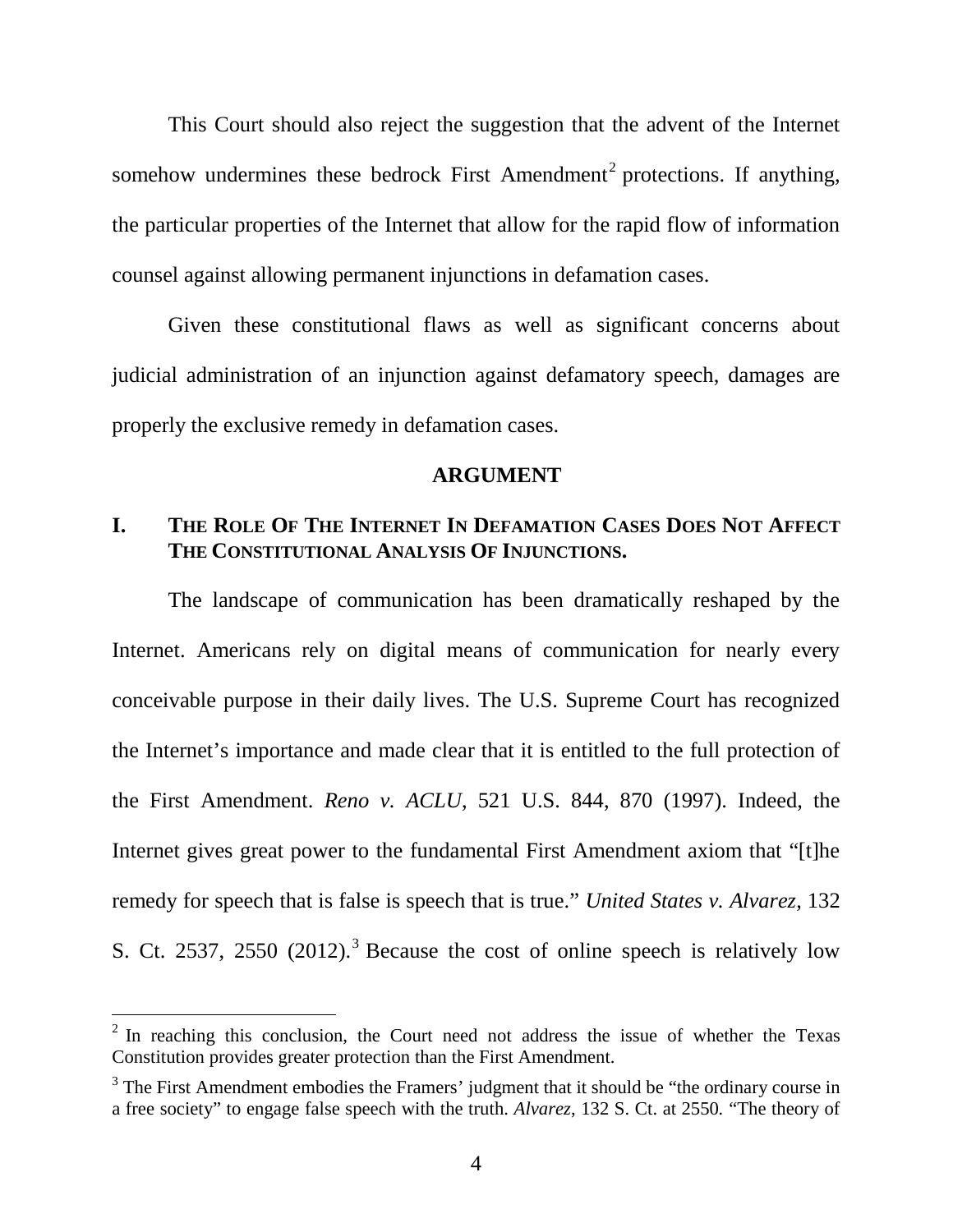compared to traditional media, almost anyone can "speak her mind in the virtual village green to an audience larger and more diverse than any the Framers could have imagined." *ACLU v. Reno*, 31 F. Supp. 2d 473, 476 (E.D. Pa. 1999), *aff'd,* 217 F.3d 162 (3d Cir. 2000), *vacated sub nom. Ashcroft v. ACLU*, 535 U.S. 564 (2002). As a result, the Internet is the natural home of the "lonely pamphleteer." *Reno v. ACLU*, 521 U.S. at 870 ("Through the use of Web pages, mail exploders, and newsgroups . . . [an] individual can become a pamphleteer."). The Internet is renowned for its capacity to enable and amplify a vast range of protected political speech, from critiques of government excess to exposés of unsafe or illegal corporate practices. *See generally* Yochai Benkler, *The Wealth of Networks* 212-72 (2006) (discussing the emergence of the Internet as a tool of political expression by private individuals). Thus, just as networked technologies may facilitate the spread of defamatory speech, they can just as quickly allow that speech to be countered.

Ironically, however, it is the very characteristics of the Internet that the U.S. Supreme Court in *Reno v. ACLU* found justified its full First Amendment protection—speed, ease and efficiency of communication, and the ability of the Internet to make any person a global publisher—that often lead to calls for speech on the medium to receive diminished protection. *See, e.g., United States v.*

our Constitution is 'that the best test of truth is the power of the thought to get itself accepted in the competition of the market[.]'" *Id.* (quoting *Abrams v. United States,* 250 U.S. 616, 630 (1919) (Holmes, J., dissenting)).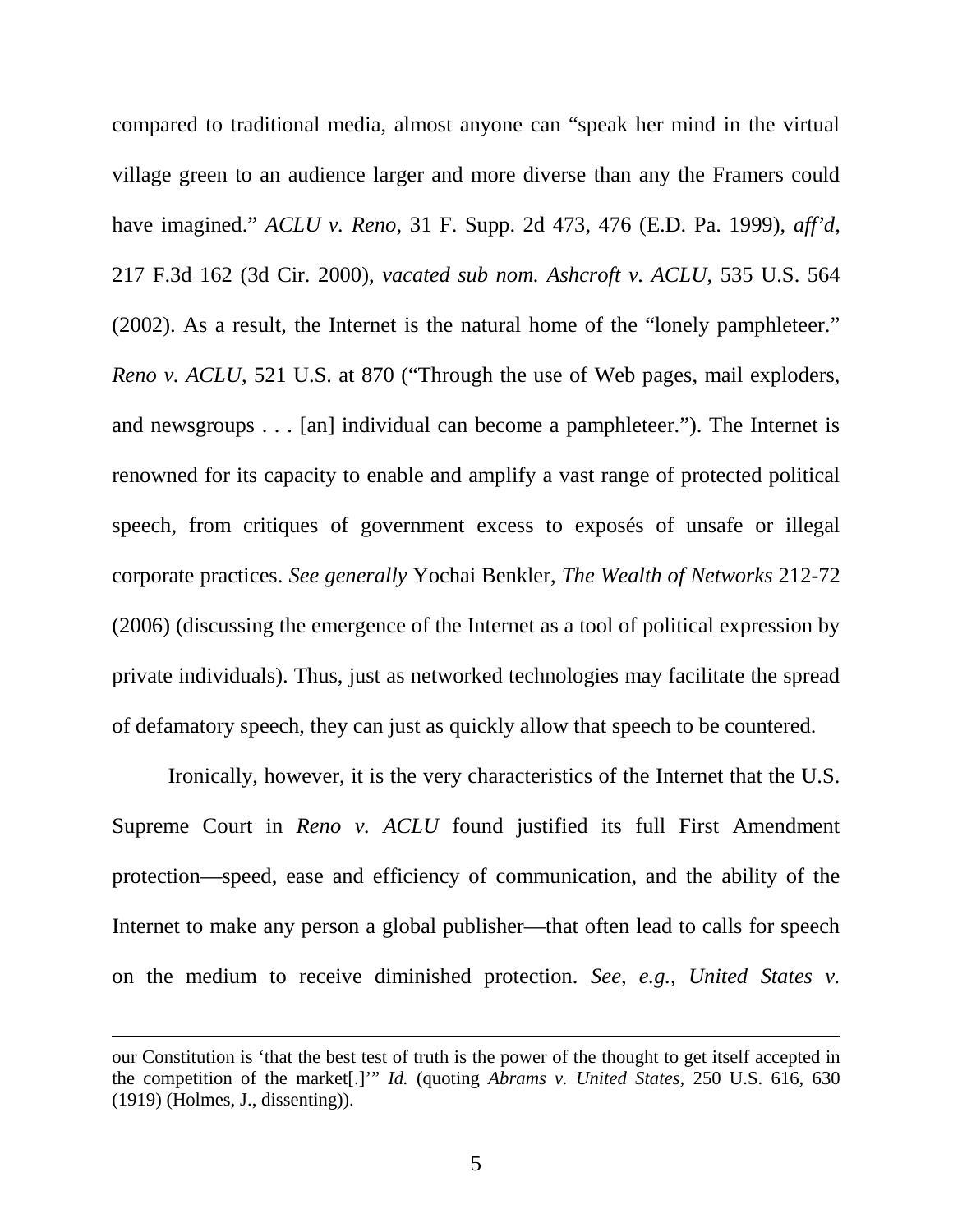*Cassidy*, 814 F. Supp. 2d 574, 582 (D. Md. 2011) (online speech protected "[e]ven though the Internet is the newest medium for anonymous, uncomfortable expression. . . .") (citing *Reno v. ACLU*, 521 U.S. at 870). However, the U.S. Supreme Court has stated clearly that "whatever the challenges of applying the Constitution to ever-advancing technology, 'the basic principles of freedom of speech and press, like the First Amendment's command, do not vary' when a new and different medium for communication appears." *Brown v. Entm't Merchs. Ass'n*, 131 S. Ct. 2729, 2733 (2011) (citation omitted).

At oral argument in *Kinney*, Justice Lehrmann asked whether defamatory speech on the Internet can be answered effectively with truthful speech.<sup>[4](#page-13-0)</sup> But this concern is not unique to the Internet and is arguably even less compelling in the context of the Internet, given the rapid flow of information. Moreover, in any medium, plaintiffs may be dissatisfied with "more speech" as their non-monetary remedy, but, under the First Amendment, dissatisfaction does not justify imposition of a prior restraint. *Alvarez*, 132 S. Ct. at 2550.

Injunctions against Internet defamation also risk stifling the robustness of political and social speech on the Internet. For example, when powerful entities are targeted for criticism, it is a familiar tactic to answer with a lawsuit, regardless of

<span id="page-13-0"></span><sup>4</sup> Oral argument at 32:25, *Kinney v. Barnes*, No. 13-0043, *available at* http://www.texasbarcle.com/CLE/TSCPlayVideo.asp?sCaseNo=13-0043 (question of Justice Lehrmann, "When something is published negatively about a person, if they respond they're very likely just causing more attention . . . to be paid to that. So is that really a remedy?").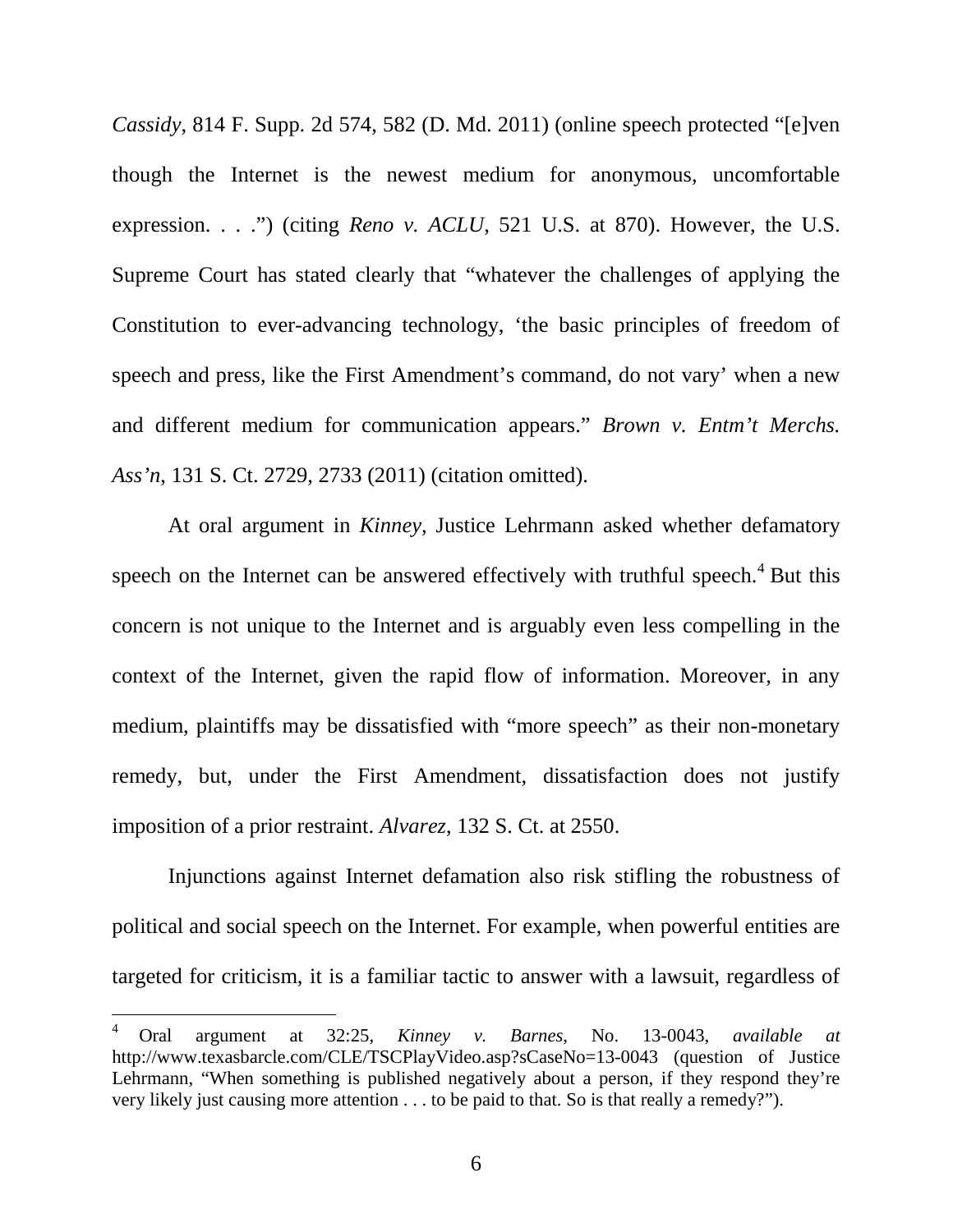<span id="page-14-0"></span>legal merit. *See New York Times v. Sullivan*, 376 U.S. 254, 279 (1964) (expressing fear that absent First Amendment protection, "would-be critics of official conduct may be deterred from voicing their criticisms. . . ."). Allowing an injunction in Internet defamation cases would give powerful entities a potential tool to harass their critics, chilling online discourse. *See, e.g.,* Lyrissa Barnett Lidsky, *Silencing John Doe: Defamation and Discourse in Cyberspace*, 49 Duke L.J. 855, 888-89 (2000) (discussing chilling effects in online context); *Neb. Press Ass'n v. Stuart,* 427 U.S. 539, 559 (1976) (prior restraints, such as injunctions, "freeze" speech before it occurs).

In its First Amendment jurisprudence, the U.S. Supreme Court has carefully shaped protections that ensure breathing space for free speech while allowing appropriate remedies against unprotected speech such as defamation. As such, Amici ask the Court to apply these rules to the case at hand and reject any invitation to craft Internet-specific rules.

## **II. INJUNCTIONS AGAINST FUTURE DEFAMATORY SPEECH ARE UNCONSTITUTIONAL PRIOR RESTRAINTS.**

Historically, courts have consistently held that "equity will not enjoin a libel." *Metropolitan Opera Ass'n, Inc. v. Local 100*, 239 F.3d 172, 177 (2d Cir. 2001). The rule is one of long standing, and it has gained a constitutional dimension under modern First Amendment jurisprudence. Even speech that is "unprotected" by the First Amendment cannot be subjected to a prior restraint

7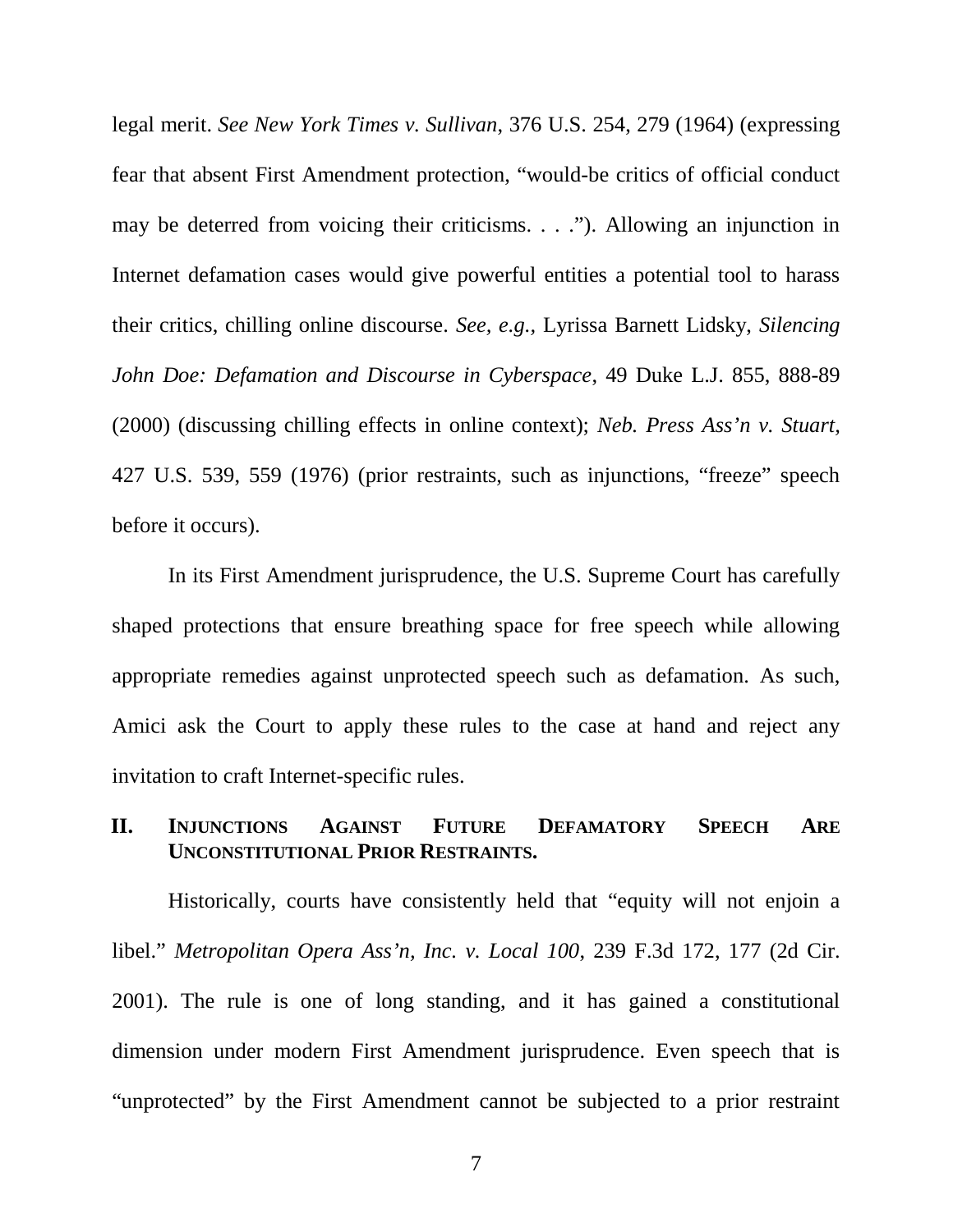<span id="page-15-0"></span>without a separate holding that the prior restraint is constitutionally permissible. To rule otherwise would be to ignore the "well-established distinction" between permissible "subsequent punishment" of speech that is found after a trial to be defamatory and impermissible prior restraint of future speech. *Alexander v. United States,* 509 U.S. 544, 548-49 (1993).

## **A. Injunctions Against Future Defamatory Speech Are Prior Restraints.**

Any injunction that restrains a defendant in a defamation case from making certain statements in the future is a *prior restraint* on speech. The U.S. Supreme Court has expressly declared that "permanent injunctions . . . that actually forbid speech activities — are classic examples of prior restraints" because they impose a "true restraint on future speech. . . ." *Id.* at 550.

The seminal case concerning prior restraints is *Near v. Minnesota ex rel. Olson,* 283 U.S. 697 (1931). In *Near*, a newspaper appealed a permanent injunction issued after a case "came on for trial." *Id.* at 705-06. The injunction in that case "perpetually" prevented the defendants from publishing again because, in the preceding trial, the lower court determined that the defendant's newspaper was "chiefly devoted to malicious, scandalous and defamatory articles. . . ." *Id.* at 706 (quotations omitted). The *Near* Court held that such an injunction on future speech, even if preceded by the publication of defamatory material, was unconstitutional. 283 U.S. at 721.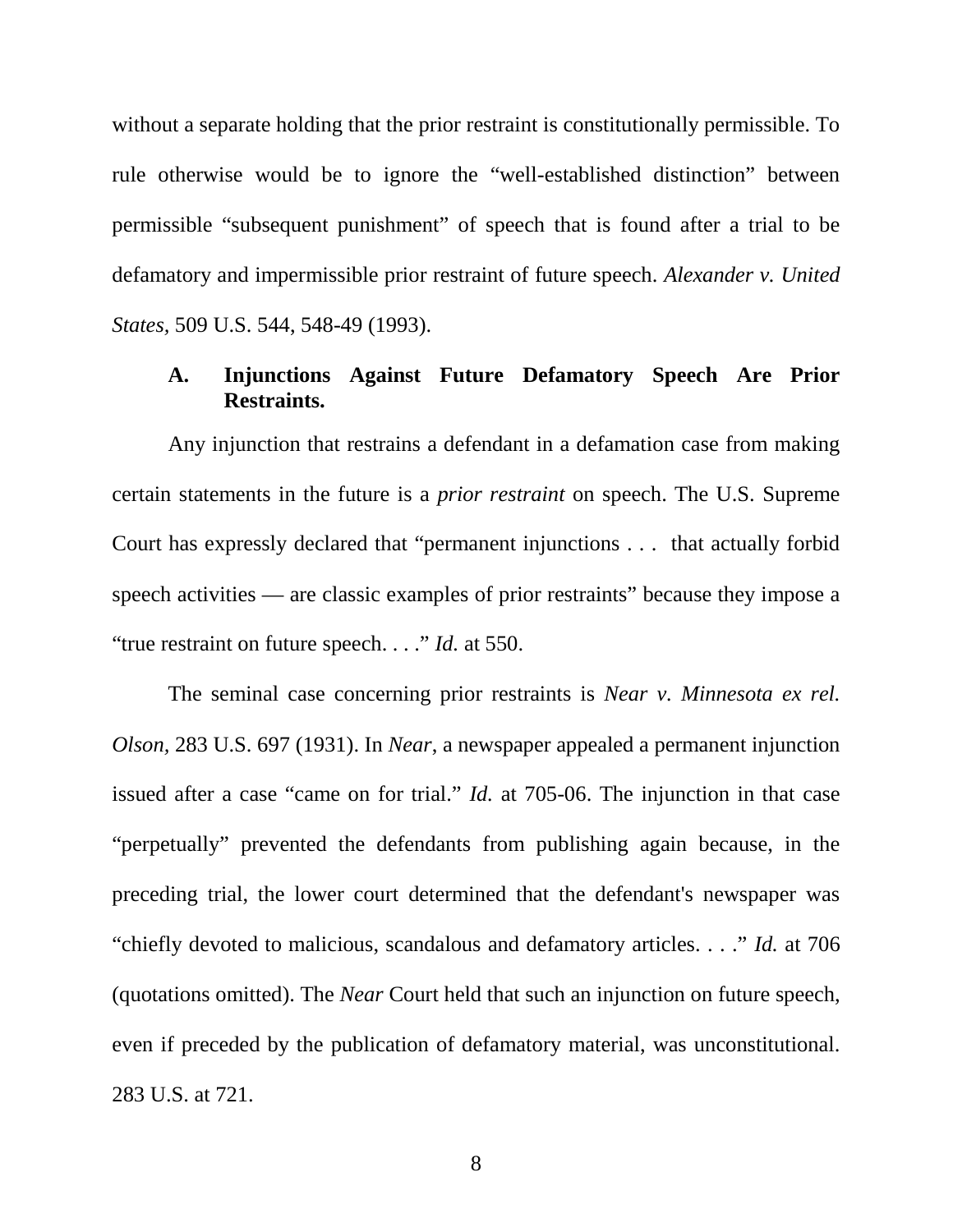In *Organization for a Better Austin v. Keefe,* 402 U.S. 415 (1971), a group of picketers and pamphleteers were enjoined from protesting a real estate developer's business practices.<sup>[5](#page-16-0)</sup> The Court struck down the injunction as "an impermissible restraint on First Amendment rights." *Id.* at 418. The injunction was premised in part on the lower court's finding that the protestors had invaded Keefe's privacy by disclosing his home phone number and urging others to call him. *Id.* at 417. In words that are particularly apt for this case, the Court held that the "claim that the expressions were intended to exercise a coercive impact on respondent does not remove them from the reach of the First Amendment." *Id.* at 419. The Court stressed that "[n]o prior decisions support the claim that the interest of an individual in being free from public criticism of his business practices in pamphlets or leaflets warrants use of the injunctive power of a court." *Id.*

In *Vance v. Universal Amusement Co.,* 445 U.S. 308 (1980) (per curiam), the Court invalidated a Texas statute that authorized courts, upon a finding that the defendant had shown some obscene films in the past, to issue an injunction of indefinite duration prohibiting the defendant from showing any films in the future, even if those films had not yet been found to be obscene. *Id*. at 311. The threejudge District Court in *Vance*, whose decision was affirmed by the U.S. Supreme

<span id="page-16-0"></span><sup>5</sup> Although the Court noted that the injunction in *Keefe* was labeled "temporary" by the trial court, it was treated as permanent because its label was "little more than a formality," it had been in effect for years, it had been issued after an "adversary hearing," and it "already had [a] marked impact on petitioners' First Amendment rights." *Keefe*, 402 U.S. at 417-18 & n.1.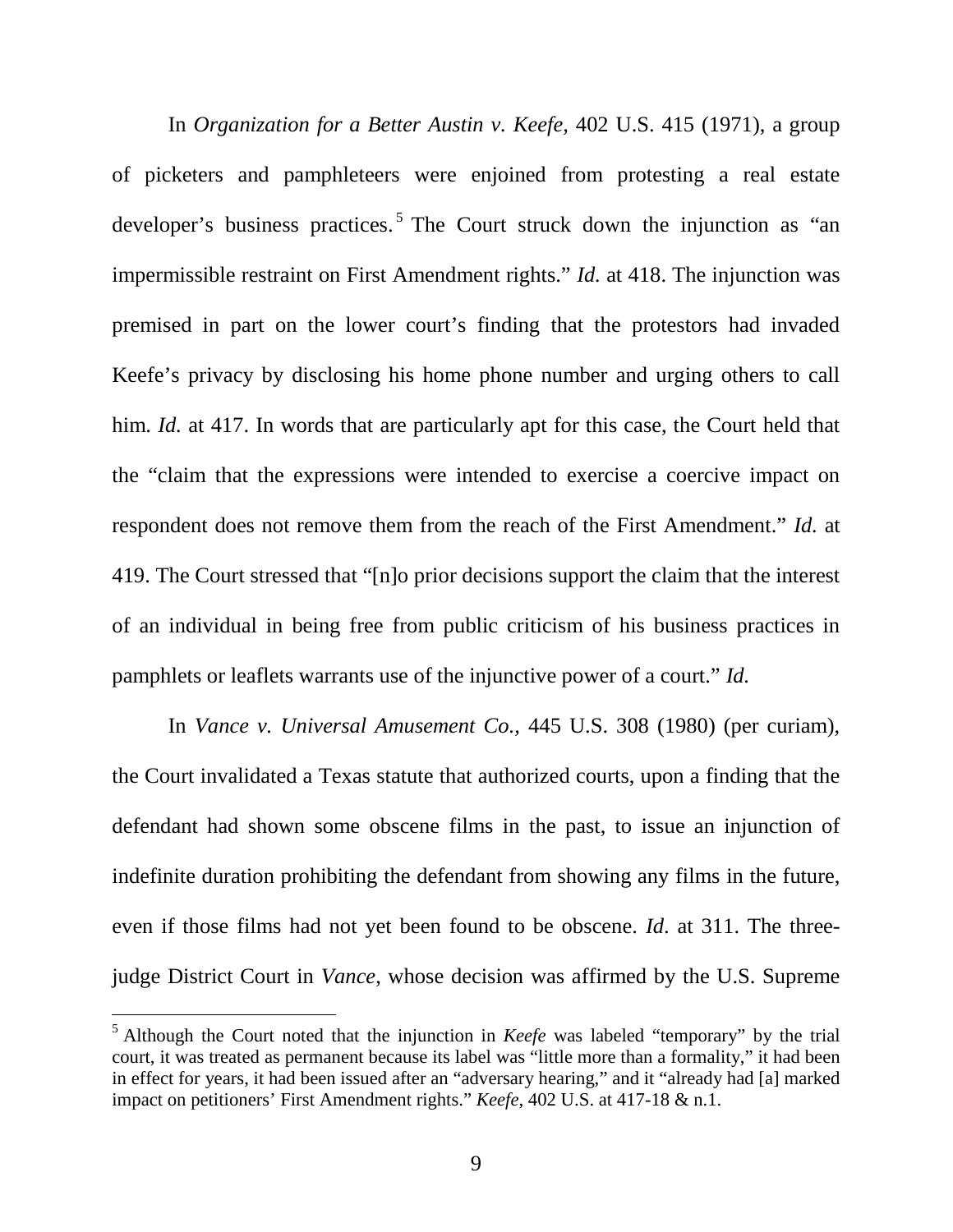<span id="page-17-0"></span>Court, held that, as in *Near*, "the state 'made the mistake of prohibiting future conduct after a finding of undesirable present conduct,'" and that such a "general prohibition would operate as a prior restraint on unnamed motion pictures" in violation of the First Amendment. *Id*. at 311-12 & n.3, 316-17 (citation omitted).

As the Third Court of Appeals found in both *Burbage* and *Kinney*, the permanent injunctions sought in both cases would, by their very terms, prevent *future* speech and are thus prior restraints. *Burbage v. Burbage*, No. 03-09-00704- CV, 2011 WL 6756979, at \*10 (Tex. App.—Austin Dec. 21, 2011, pet. granted); *Kinney v. Barnes*, No. 03-10-00657-CV, 2012 WL 5974092, at \*3 (Tex. App.— Austin Nov. 21, 2012, pet. granted). $<sup>6</sup>$  $<sup>6</sup>$  $<sup>6</sup>$ </sup>

#### **B. Each Injunction Is an Unconstitutional Prior Restraint.**

Prior restraints are "the most serious and least tolerable infringement on First Amendment rights." *Neb. Press Ass'n*, 427 U.S. at 559. As a result, any prior restraint "bear[s] a heavy presumption against its constitutional validity." *Bantam Books, Inc. v. Sullivan,* 372 U.S. 58, 70 (1963).

To pass constitutional muster, prior restraints must be *necessary* to further a governmental interest of the highest magnitude. *See Neb. Press Ass'n*, 427 U.S. at

<span id="page-17-1"></span><sup>6</sup> Despite the U.S. Supreme Court's clear statements to the contrary, a handful of courts have found that an injunction issued in a defamation case is not a prior restraint if it follows a trial that determines the speech in question is in fact false and defamatory. *See, e.g., Balboa Island Village Inn, Inc. v. Lemen*, 156 P.3d 339, 349 (Cal. 2007). However, despite this semantic distinction, the *Balboa* court subjected the injunction to a high level of scrutiny akin to the test for upholding a prior restraint. *Id.* at 333-34 (discussing narrow tailoring).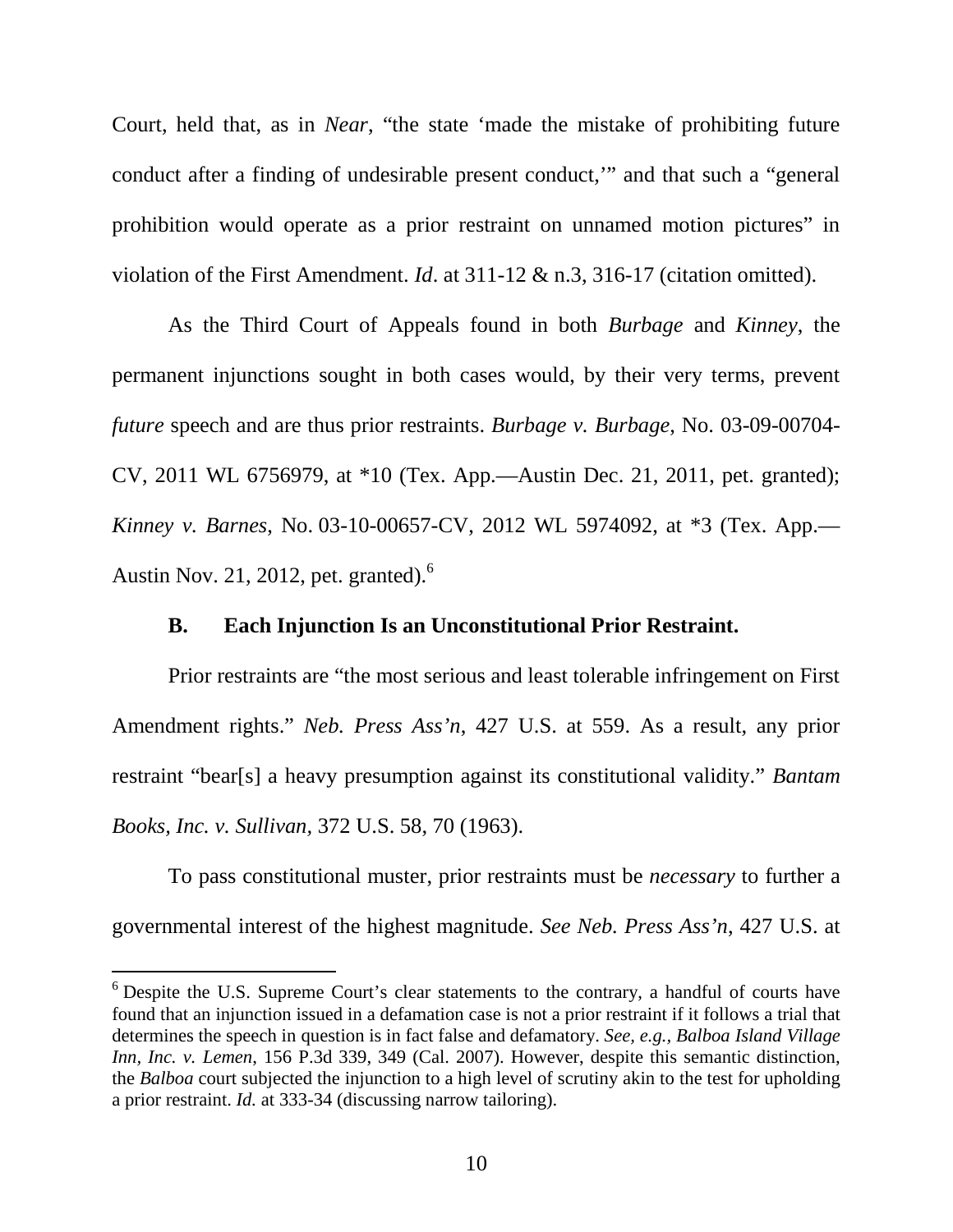<span id="page-18-0"></span>562. The prior restraint will be necessary only if: (1) the harm to the governmental interest will definitely occur; (2) the harm will be irreparable; (3) no alternative exists for preventing the harm; and (4) the prior restraint will actually prevent the harm. *See id.*

This test cannot be met in a defamation case. It is impossible to craft an injunction that is both efficacious and does not include within its reach constitutionally protected speech. Any *limited* injunction will be both constitutionally suspect and ineffective, and any *effective* injunction will be inherently overinclusive. *See Neb. Press Ass'n*, 427 U.S. at 562.

# **1. Injunctions Limited to Statements That Have Been Adjudicated Actionably Defamatory Are Both Ineffective and Unconstitutional.**

The handful of courts that have attempted to craft permissible prior restraints have taken the approach sought by the plaintiff-petitioner in *Kinney*: enjoining only the use of the specific words or statements found to be false and defamatory. These courts believe that there is no constitutional barrier to enjoining speech that has been fully and finally adjudicated to be false and defamatory. *See Balboa*, 156 P.3d at 352-55 (limiting the injunction *only* to those statements determined at trial to be false and defamatory, and to include exceptions, among others, that preserved the defendant's right to "present[] her grievances to government officials"); *Hill v. Petrotech Res. Corp.*, 325 S.W.3d 302, 313 (Ky. 2010) (limiting its injunction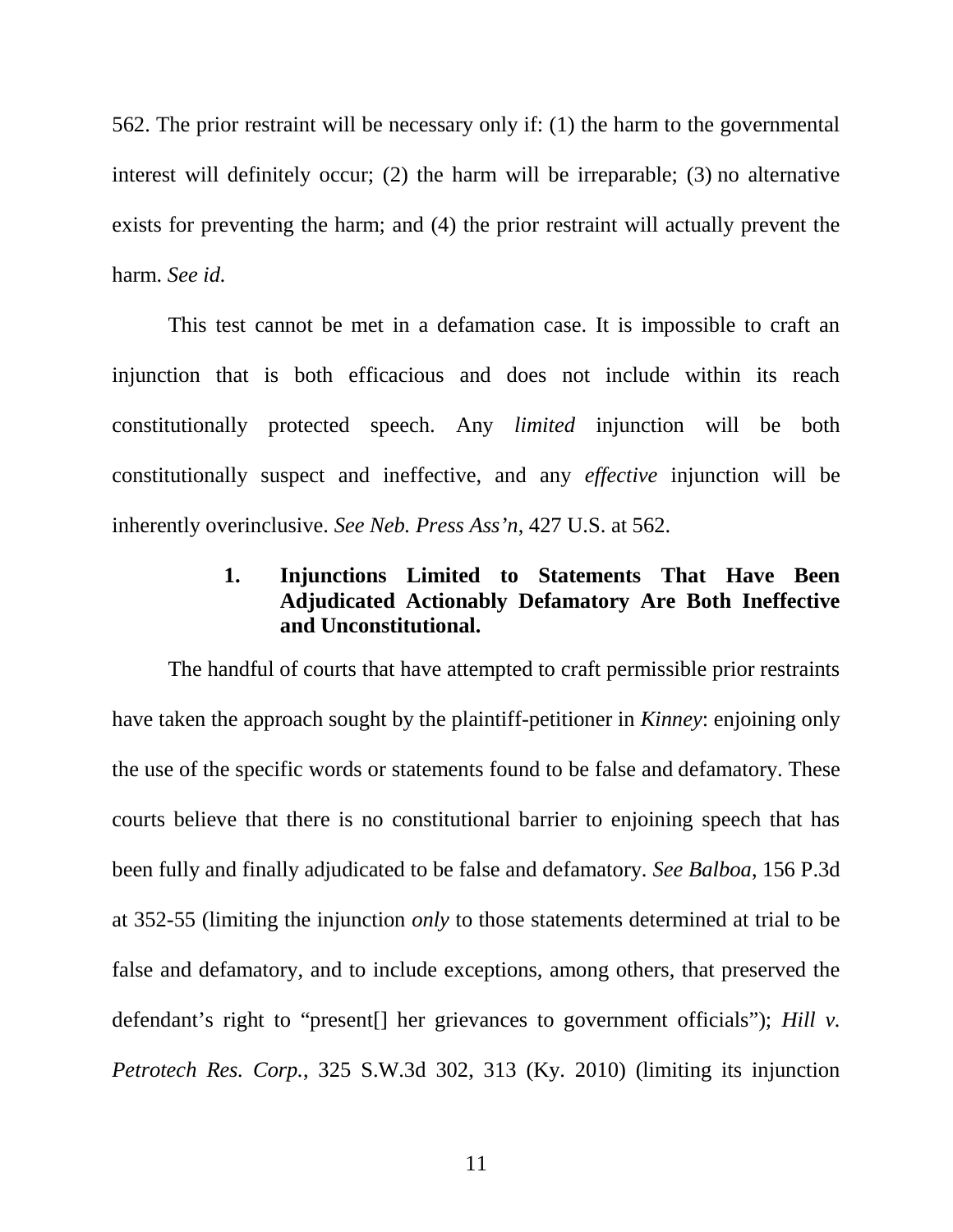<span id="page-19-0"></span>holding to "specific and particular statements" found "upon final adjudication in the trial court . . . to be false and defamatory . . ."); *see also Lothschuetz v. Carpenter*, 898 F.2d 1200, 1209 (6th Cir. 1990) (opinion of Wellford, J. constituting court's holding on this issue) (limiting possible injunctions to statements judicially found to be "false and libelous"). However, this approach is constitutionally problematic for several reasons.

#### *a. Injunctions Against Specific Statements Cannot Be an Effective Remedy.*

Injunctions against the publication of specific words or statements fail the efficacy requirement from the prior restraint test. *See New York Times v. United States*, 403 U.S. 713, 744 (1971) (Marshall, J., concurring) ("a court of equity will not do a useless thing. . . ."). As several Justices suggested at argument in *Burbage*, it is glaringly obvious that an injunction that is limited to preventing repetition of the specific statements already found to be defamatory is useless because a defendant can avoid its restrictions by making the same point using different words without violating the court's order.<sup>[7](#page-19-1)</sup> See, e.g., Oakley, Inc. v. McWilliams, 879 F. Supp. 2d 1087, 1091 (C.D. Cal. 2010) ("Here, for instance, Plaintiffs seek to enjoin McWilliams from stating that Plaintiffs 'sent thugs, Blackwater operatives, or military special forces to intimidate him.' But this injunction would be worthless if

<span id="page-19-1"></span><sup>7</sup> Oral argument at 7:50, *Kinney* (question of Justice Boyd, "[What about] when tomorrow he just repeats the statement [in different words]?").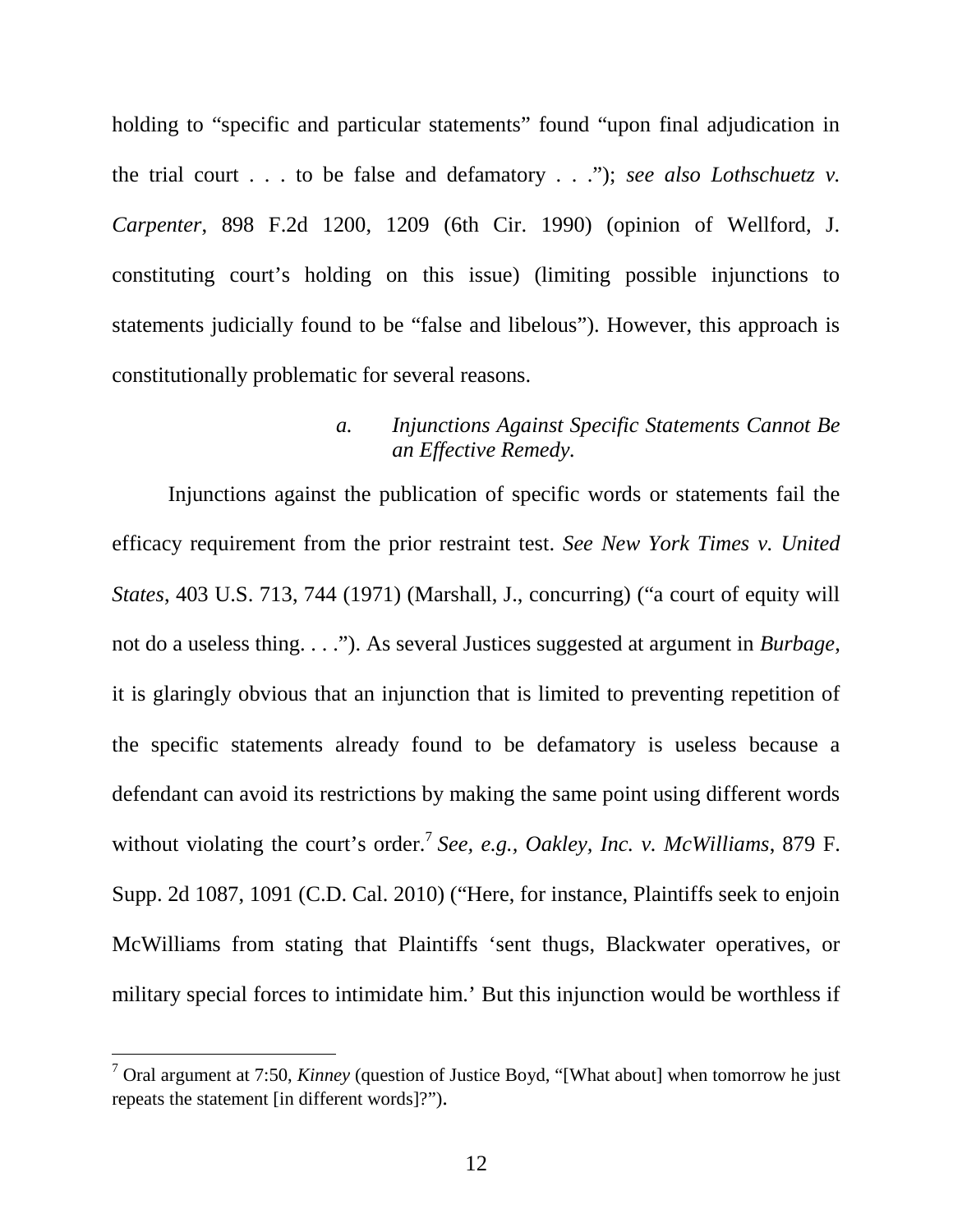<span id="page-20-0"></span>McWilliams could instead simply claim that Plaintiffs had hired the mafia or a street gang to threaten him."). If such rephrased statements are also false and defamatory, the plaintiff would return to court to get a similarly narrow injunction, leading to revolving-door injunctions. *See Neb. Press Ass'n,* 427 U.S. at 565 (the court "must also assess the probable efficacy of [a] prior restraint of publication as a workable method," and "cannot ignore the reality of the problems of managing" such orders).<sup>[8](#page-20-1)</sup>

# *b. Injunctions Against Specific Statements Are Unconstitutional Because Defamation Is Inherently Context-Specific.*

Courts that have allowed injunctions limited to a republication of a statement found to be false and defamatory at trial are mistaken that they are enjoining "unprotected speech." *Balboa*, 156 P.3d at 357. While a specific instance of defamation in the past is unprotected and open to subsequent punishment, *see Alexander*, 509 U.S. at 548-49, defamation is also inherently context-specific and thus cannot be enjoined permanently. For example, a statement that is defamatory when published in one context at one point in time may not be defamatory in another context. *See Musser v. Smith Protective Servs., Inc.*, 723 S.W.2d 653, 655 (Tex. 1987) (statement read "in light of surrounding circumstances. . . ."). Or it

<span id="page-20-1"></span><sup>&</sup>lt;sup>8</sup> These problems of judicial administration are likely even more acute with defamation on the Internet. If, as some argue, the spread of defamation online cannot be tamed with damages, it is clear that, given the wealth of platforms for online speech, an injunction would be ineffective in stopping this spread.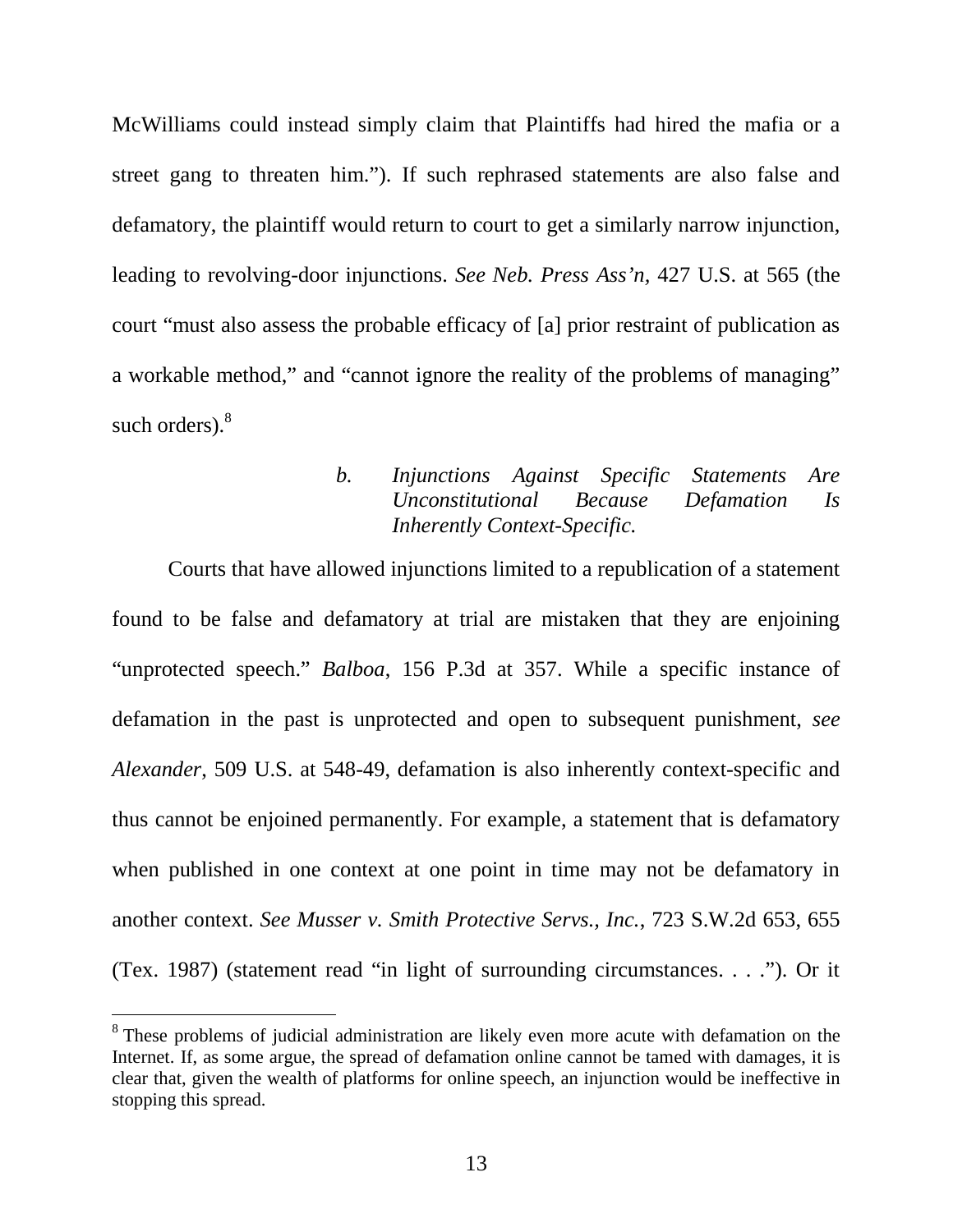may be published or uttered in a manner that cloaks it with a privilege. Tex. Civ. Prac. & Rem. Code Ann. § 73.002 (fair report and fair comment privileges); *Reagan v. Guardian Life Ins. Co.*, 166 S.W.2d 909, 912 (1942) (recognizing absolute judicial proceedings privilege).

Similarly, a statement that was once false may become true later in time. *Balboa*, 156 P.3d at 357 (Kennard, J., dissenting in part.). Closely related, even if the statement is false and the defendant once acted with the requisite degree of culpability, a different level of culpability may be required in the future. For example, if the plaintiff becomes a public figure, he will have to prove actual malice and falsity, whereas previously he may only have had to demonstrate that the defendant published negligently. *Oakley*, 879 F. Supp. 2d at 1091; *Hustler Magazine v. Falwell,* 485 U.S. 46, 52 (1988) (statements made about public figures are outside the scope of the First Amendment only when the plaintiff can "prove *both* that the statement was false and that the statement was made with the requisite level of culpability").

Crucially, if any of these examples of "changed circumstances" occur, the *Balboa* rule would require an enjoined defendant "to seek the trial court's permission before she speaks by moving to modify the injunction." *Balboa*, 156 P.3d at 357 (majority opinion). To Justice Guzman's point at oral argument,<sup>[9](#page-21-0)</sup>

<span id="page-21-0"></span><sup>9</sup> Oral argument at 2:38, *Kinney* (question of Justice Guzman).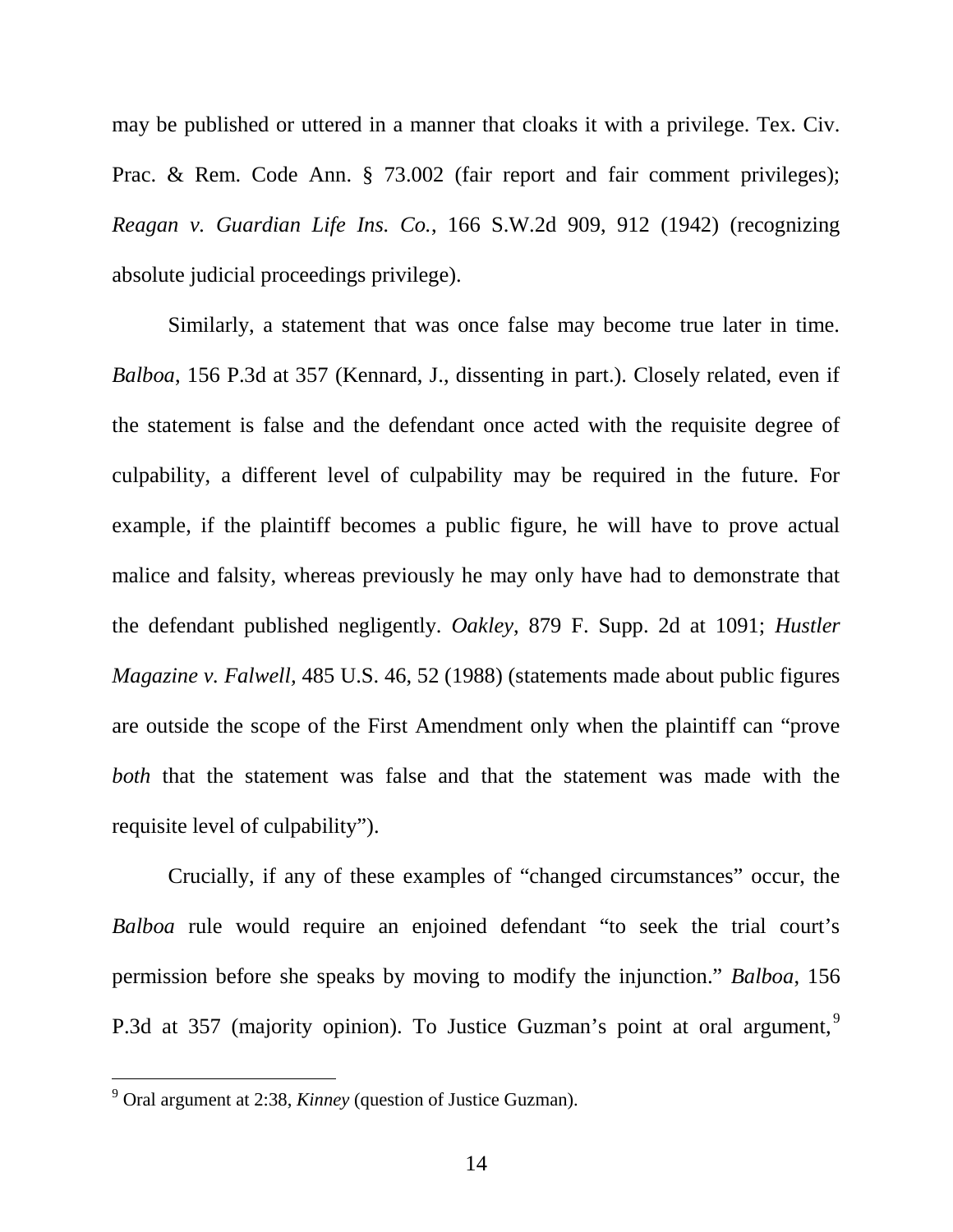<span id="page-22-0"></span>shifting the burden onto the defendant is "the essence of censorship," which prior restraint doctrine forbids. *Near*, 283 U.S. at 713. All of these changes in circumstances and the corresponding level of First Amendment protection—from a matter of private concern to one of public concern, for example—can happen very rapidly. The First Amendment cannot tolerate restraints on now-protected speech while a court sorts out the changed facts.

### *c. The U.S. Supreme Court's Obscenity Jurisprudence Is Not Applicable Outside of the Category.*

Courts adopting a rule allowing narrow injunctions base their holding on a misapplication of U.S. Supreme Court precedent regarding other situations, *not* involving defamation, in which unprotected speech, particularly obscenity, can be subjected to a prior restraint in the form of an injunction. *See Balboa*, 156 P.3d at 346 (discussing *Kingsley Books, Inc. v. Brown*, 354 U.S. 436 (1957) and *Pittsburgh Press Co. v. Human Relations Comm'n*, 413 U.S. 376 (1973)). These precedents are readily distinguishable. For example, in *Kingsley Books*, the Court explained that injunctions on materials already deemed obscene are "glaringly different" from the injunction of a publication "because its past issues had been found offensive." 354 U.S. at 445. Reiterating *Near*'s admonition that the latter type of injunctions are the "essence of censorship," the *Kingsley* Court "studiously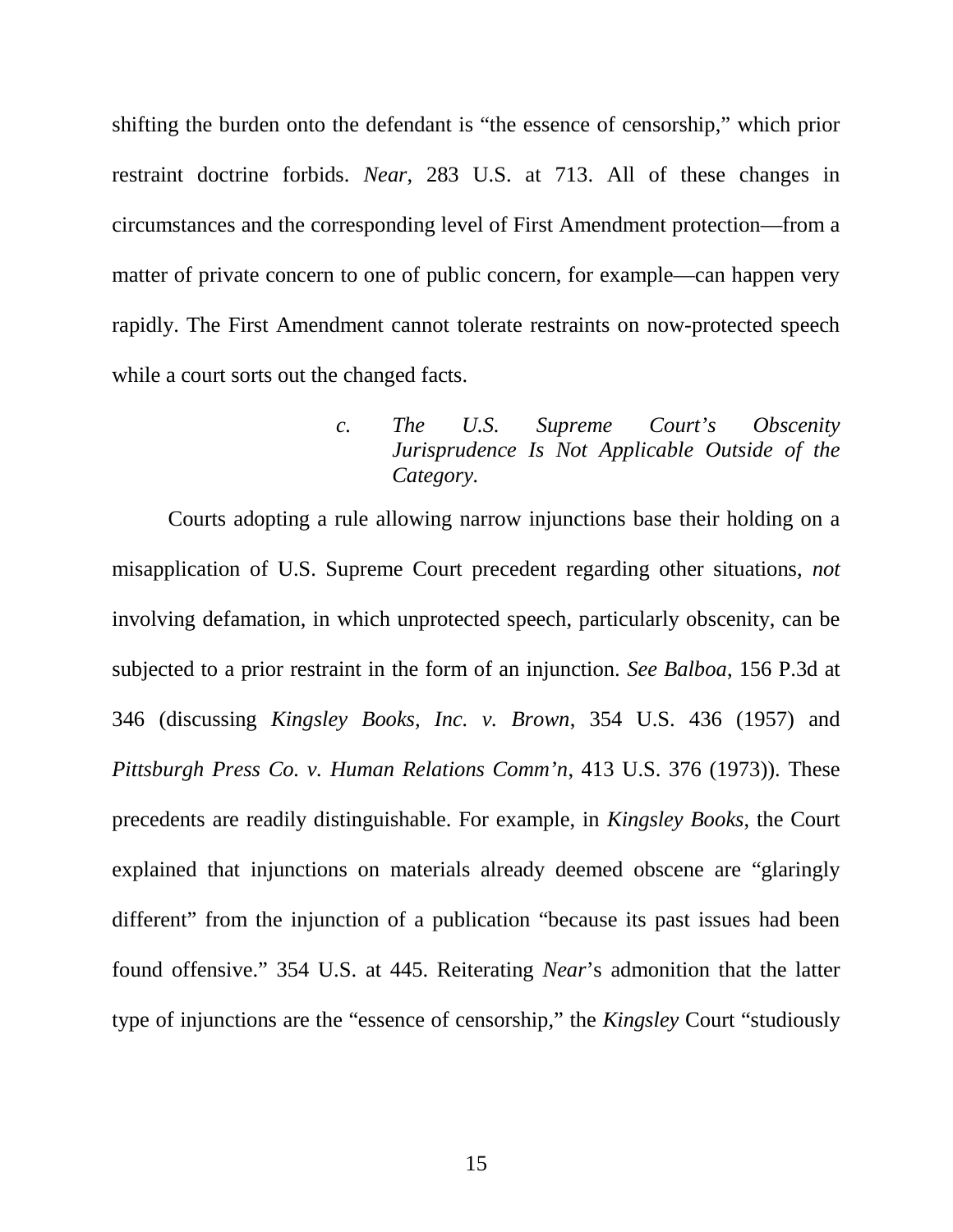withh[eld] restraint upon matters not already published and not yet found offensive." *Id.*

*Pittsburgh Press*, the other case relied on by the *Balboa* court, is also distinguishable based on the type of order involved. The case concerned a "narrowly drawn" rule by the Pittsburgh Commission on Human Relations prohibiting the "placement in sex-designated columns of advertisements for nonexempt job opportunities. . . ." 413 U.S. at 391. Despite upholding the order, the U.S. Supreme Court invoked *Near* and "reaffirm[ed] unequivocally the protection afforded to editorial judgment and to the free expression of views . . . however controversial." *Id.* Furthermore, the Court stressed that the Commission's order preventing gender-based want ads could not be enforced by contempt sanctions because "[t]he Commission is without power to punish summarily for contempt." *Id.* at 390 n.14. This is entirely different from a permanent injunction issued by a court and backed up by the threat of sanctions for contempt.

It may seem superficially consistent with *Kingsley* and other obscenity cases to allow injunctions against speech found to be defamatory, but the distinction lies in the form of the speech. U.S. Supreme Court precedent on obscenity "ha[s] never been read to authorize such broad limits on speech outside the category . . . . [T]he high court's approval of injunctive relief for obscenity must be viewed in the larger context, in which it has permitted other forms of government regulation of obscene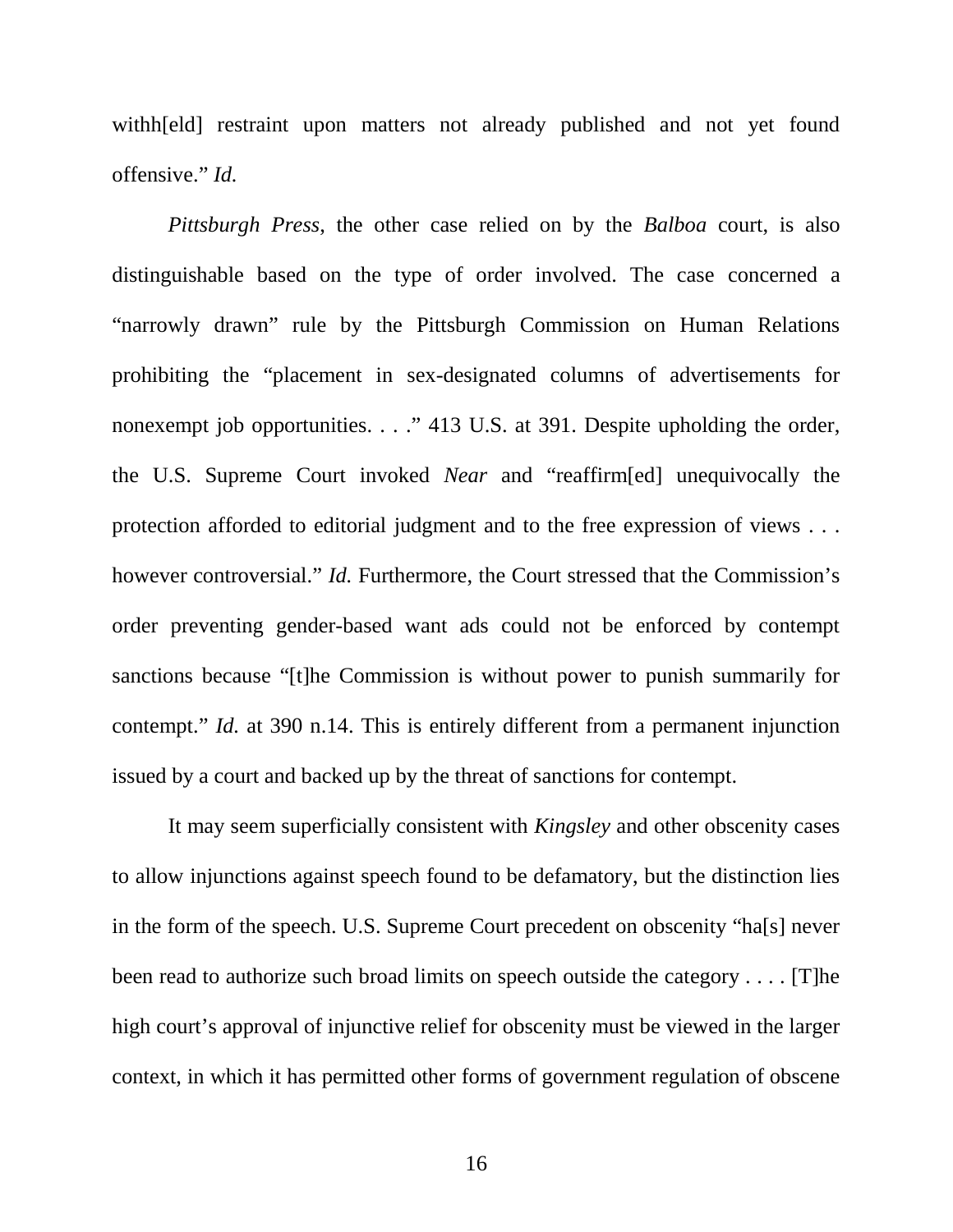<span id="page-24-0"></span>and sexually explicit speech that would likely be found unconstitutional if applied to other forms of speech." *Balboa*, 156 P.3d at 363 (Werdegar, J., dissenting). Thus, unlike injunctions on particular obscene motion pictures, enjoining "defamatory" speech will inherently reach too far because "[i]t is always difficult to know in advance what an individual will say, and the line between legitimate and illegitimate speech is often so finely drawn that the risks of freewheeling censorship are formidable." *Se. Promotions, Ltd. v. Conrad,* 420 U.S. 546, 559 (1975). As discussed above, this is true even where an injunction is limited to the specific statement found at trial to be false and defamatory.

### **2. Effective Injunctions Are Inherently Overbroad.**

In order to address the efficacy problem, some courts craft a broader injunction that includes not only specific words and phrases but unspecified words and phrases that communicate the same ideas. The trial court in *Burbage* adopted an injunction of this type. *Burbage*, 2011 WL 6756979, at \*2 (trial court issued injunction that prohibited the defendant from making "any statement or representation that states, implies or suggests in whole or in part" anything "of the same or similar nature as [the representations] at issue in this lawsuit.").

But these injunctions run headlong into the very problem the injunctions discussed above sought to avoid: They prohibit the publication of words and phrases that have not been adjudicated to be false and defamatory or otherwise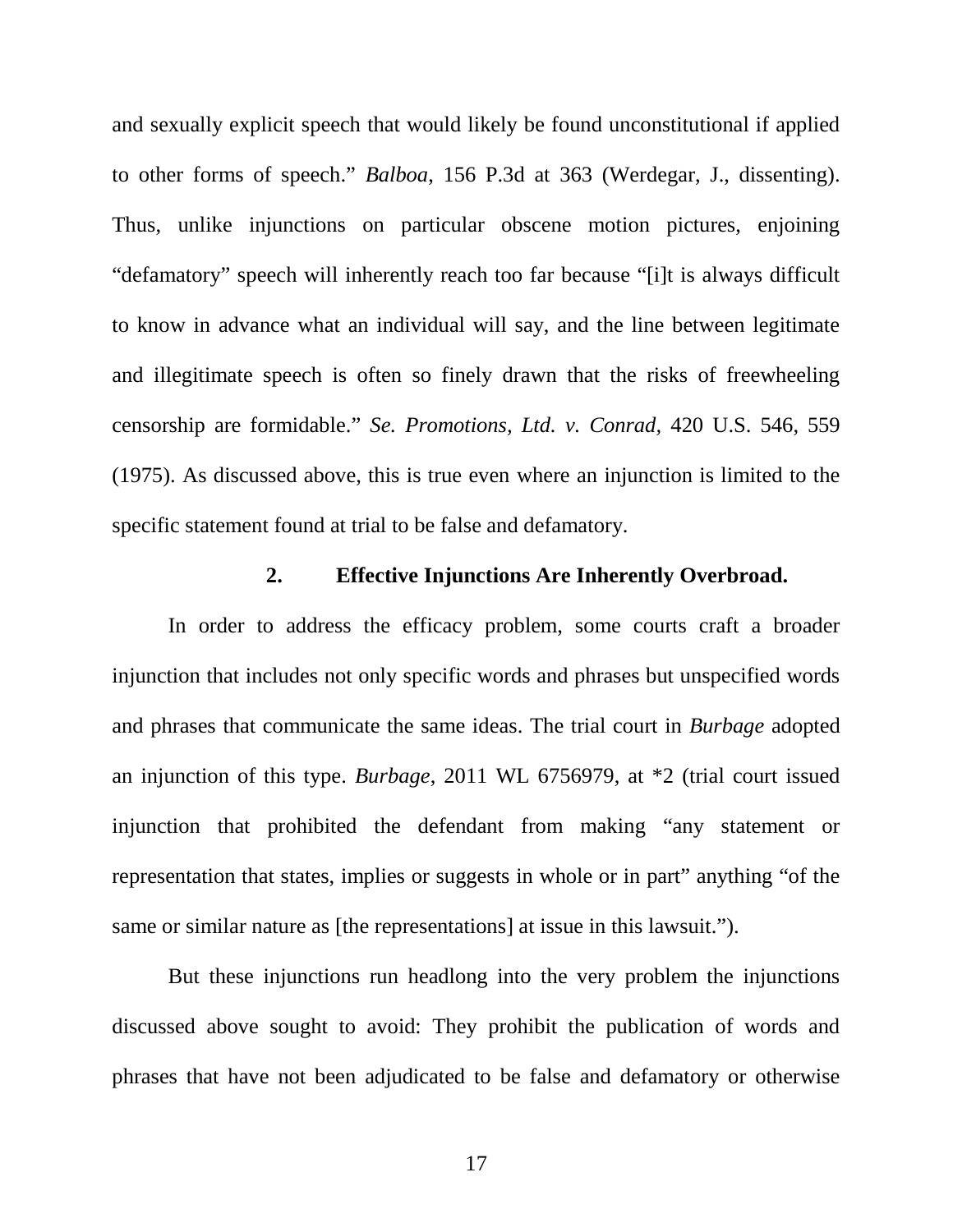deserving of diminished First Amendment protection. As a result, these injunctions are clearly overbroad. The First Amendment cannot allow "banning unprotected speech if a substantial amount of protected speech is prohibited or chilled in the process." *Ashcroft v. Free Speech Coal.*, 535 U.S. 234, 255 (2002). Indeed, this was the very fault identified in *Near*. 283 U.S. at 718-19. Such an injunction is overbroad for the very reason that it restrains communication before a jury determination of whether it is or is not protected by the First Amendment. Because it delays communication that may be non-defamatory and protected by the First Amendment, it is the essence of a prior restraint. *See Oakley*, 879 F. Supp. 2d at 1091 (defendant will have to "1) muzzle his or her now lawful speech, while seeking and awaiting the court's permission to modify the injunction; or 2) speak freely, but risk potentially severe consequences if the court were to disagree about the lawfulness of the speech").

Moreover, any injunction that requires determining whether a defendant has implied something defamatory will "make it exceptionally difficult to determine whether a particular utterance falls within an injunction's prohibition." *Balboa*, 156 P.3d at 356 (Kennard, J., dissenting). For example, the injunction will sweep in nonactionable speech, such as protected opinion or hyperbole, which may "suggest[]" or "impl[y]" something actionable. *Cf. Milkovich v. Lorain Journal, Co.*, 497 U.S. 1, 20 (1990).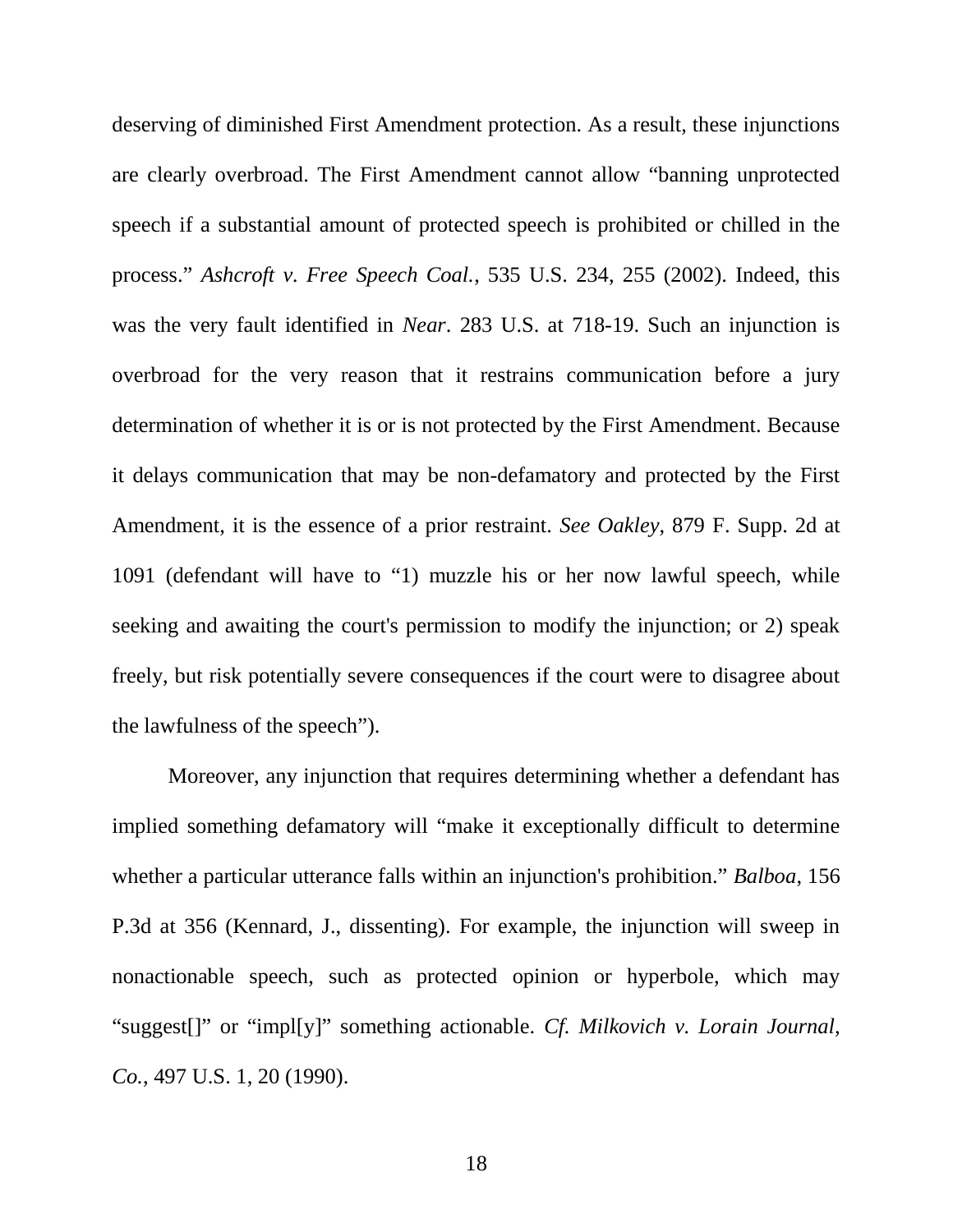<span id="page-26-0"></span>As Justice Kennard explained dissenting in *Balboa*, it is impossible to formulate an effective injunction that would not be extremely overinclusive and that would not place the court in the role of the censor, continually deciding what speech is allowed and what is prohibited. *Balboa*, 156 P.3d at 354–55 (Kennard, J., dissenting). It is an inescapable conclusion, therefore, that an injunction in a defamation case is an unconstitutional prior restraint no matter how it is crafted.

#### **C. Damages Are the Proper Remedy for Defamation.**

Precluding prior restraints does not leave those defamed without remedy. Successful defamation plaintiffs have the ability to recover damages. In *Sullivan*, the U.S. Supreme Court stressed that damage awards, even against major metropolitan newspapers, are a potent weapon for the defamation plaintiff and noted that "[t]he fear of damage awards . . . may be markedly more inhibiting than the fear of prosecution under a criminal statute." 364 U.S. at 277-78. In the case of private individuals, the Constitution places a lower bar to the recovery of damages. *Gertz v. Robert Welch, Inc.,* 418 U.S. 323, 343, 350 (1974).

The U.S. Supreme Court's precedent makes clear that in light of the dangers of prior restraints, damages are the correct remedy in a defamation case. In *Near*, the Court drew a line between damages as a permissible remedy for past speech and an impermissible system that proscribes future speech: "Public officers, whose character and conduct remain open to debate and free discussion in the press, find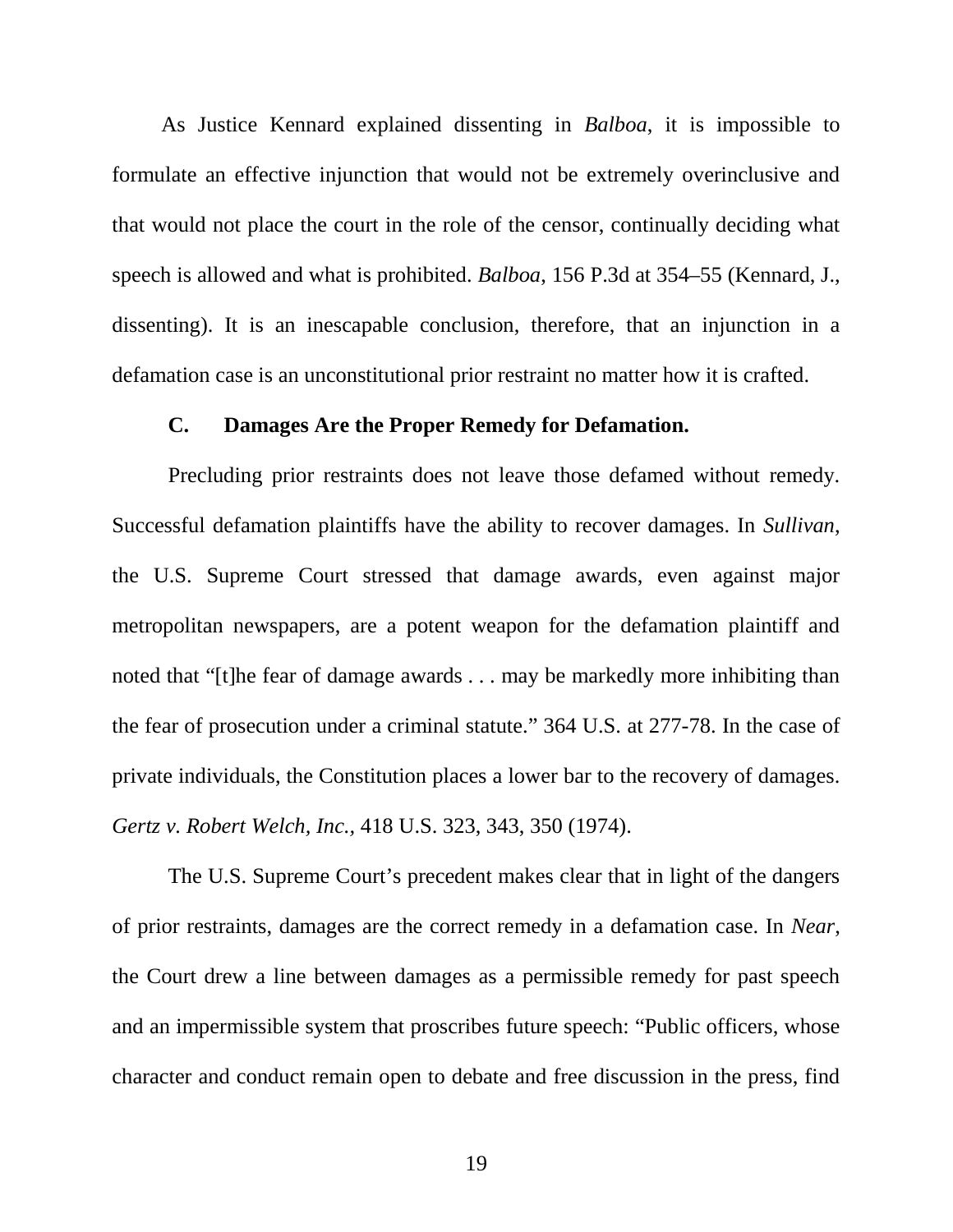their remedies for false accusations in actions under libel laws providing for redress and punishment, and not in proceedings to restrain the publication of newspapers and periodicals." *Near*, 283 U.S. at 718-19.

The minority of courts that have allowed the issuance of injunctions in defamation cases have pointed to the possibility that damages are insufficient to deter very poor, "judgment-proof" defendants, or very rich defendants for whom damages are a mere annoyance. *Balboa*, 156 P.3d at 351. These courts posit that absent an injunction, they will be powerless to stop such individuals from repeatedly defaming a helpless plaintiff. *Id*. Indeed, at oral argument the concern was raised of an impoverished "serial defamer" who can only be deterred with an injunction. $10$ 

As a preliminary matter, this is a troubling argument, since it potentially links defendants' constitutional protections to their relative financial status. There is no precedent for such disparate treatment. Moreover, it is doubtful that such a person would be deterred by the threat of contempt and fines. A judgment-proof serial defamer will likely be as disinclined to pay a contempt fine as he would a damages award. Finally, it casts the court in the role of speech-police, continually monitoring an enjoined defendant's behavior.

<span id="page-27-0"></span><sup>&</sup>lt;sup>10</sup> Oral argument at 33:40, *Burbage* (discussion of Burbage petitioner's pauper's affidavit and deterrence of damages remedy).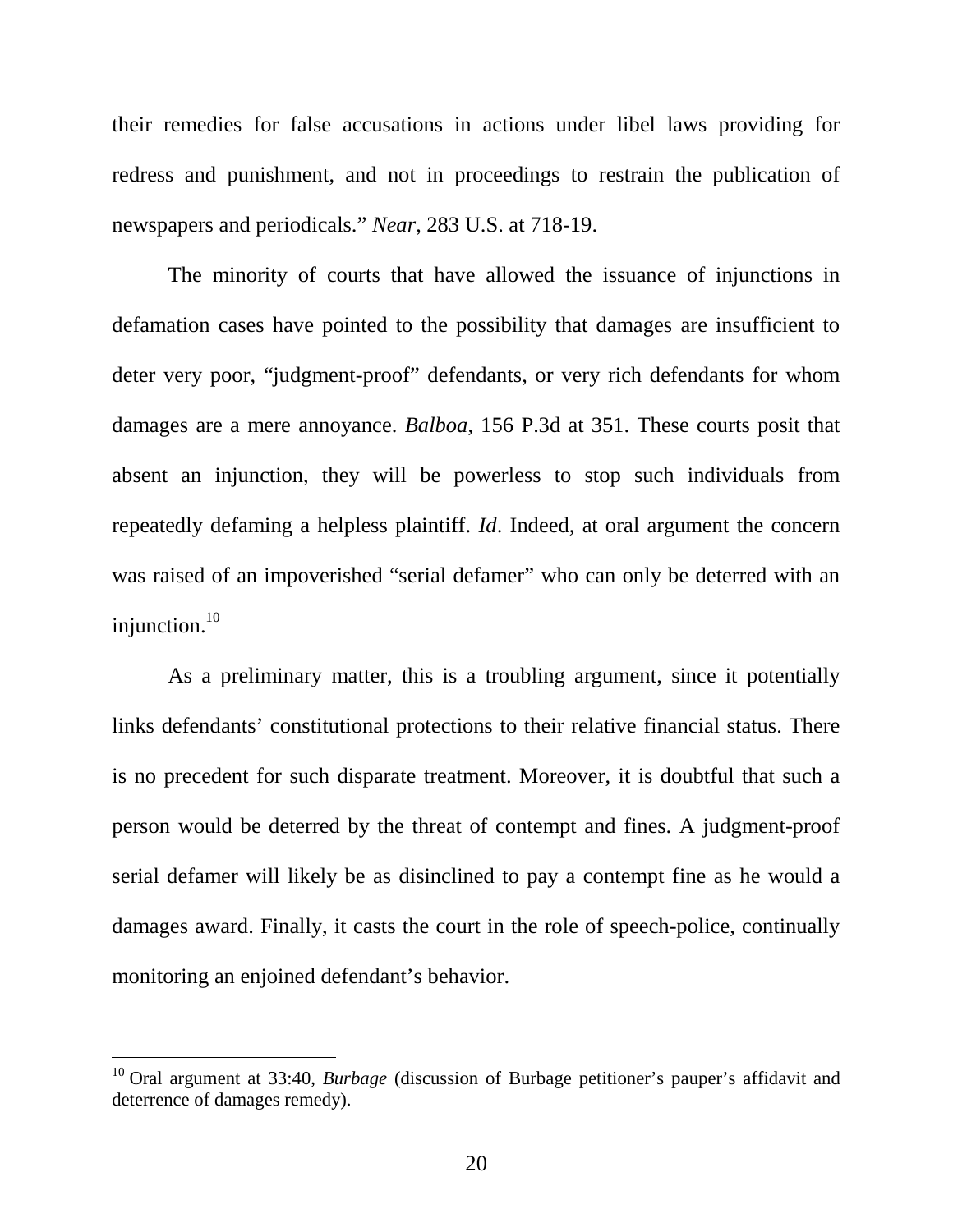<span id="page-28-0"></span>Ultimately, the traditional rule that equity will not enjoin a libel embodies a judgment that in order to preserve free speech, some objectionable statements cannot be prevented before they occur. "The wrongs and injury, which often occur from lack of preventive means to suppress slander, are parts of the price which the people, by their organic law, have declared it is better to pay, than to encounter the evils which might result if the courts were allowed to take the alleged slanderer or libeler by the throat, in advance." *Citizens' Light, Heat & Power Co. v. Montgomery Light & Water Power Co.,* 171 F. 553, 556 (C.C.M.D. Ala. 1909).

#### **CONCLUSION**

As the U.S. Supreme Court has recently reaffirmed, the First Amendment at times requires that even demonstrably false speech not be suppressed. *Alvarez*, 132 S. Ct. at 2550. As a result, courts should not alter the rule barring injunctions in defamation cases out of a concern that damages are insufficient. Such a concern, while understandable, upsets a fundamental premise of the First Amendment.

For the foregoing reasons, the judgments of the appellate court should be affirmed on this issue.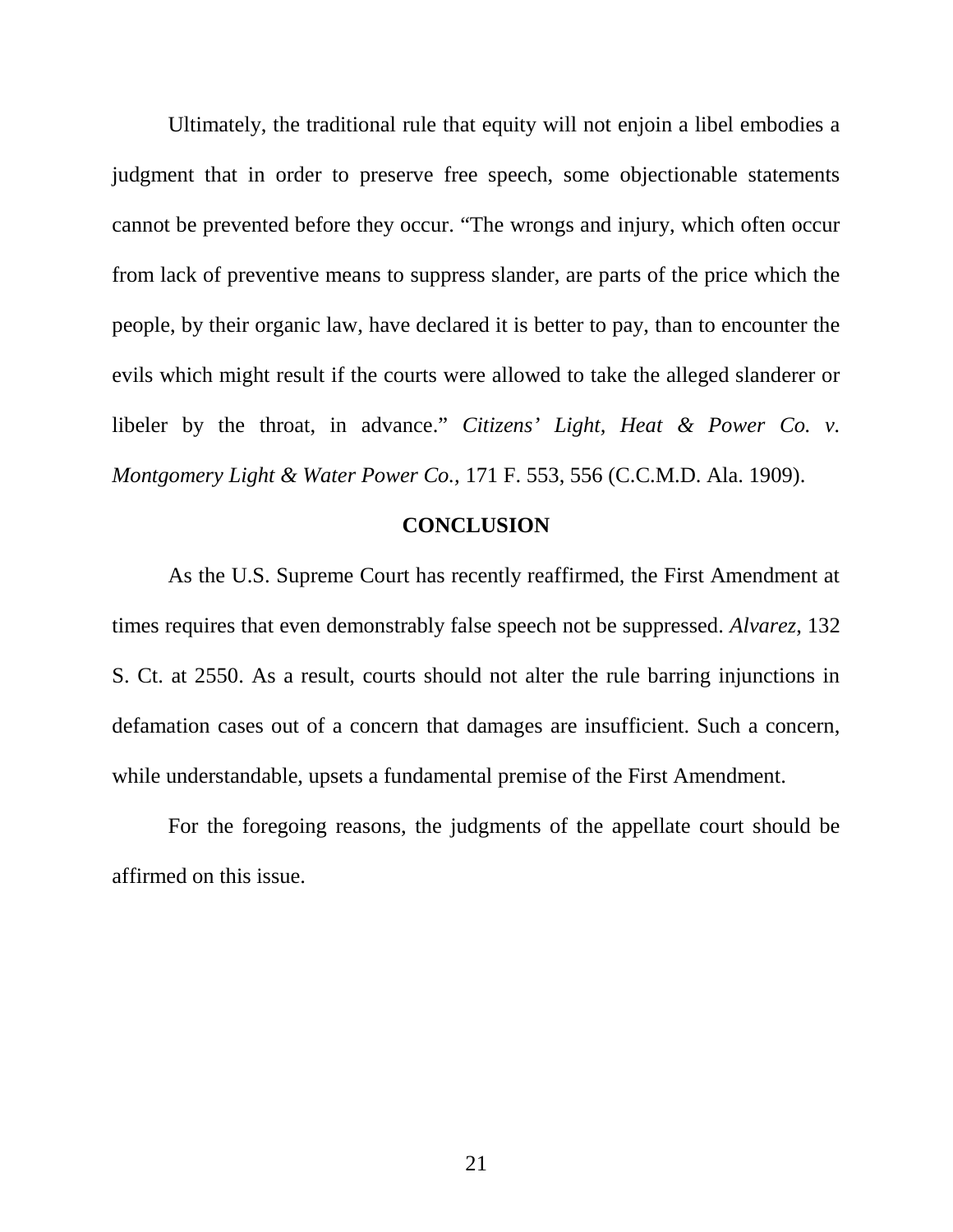<span id="page-29-0"></span>Dated: February 6, 2014 Respectfully submitted,

David A. Greene, Esq. ELECTRONIC FRONTIER FOUNDATION 815 Eddy Street San Francisco, CA 94109 (415) 436-9333 (415) 436-9993 (fax) davidg@eff.org

/s/ *Marc A. Fuller*

Thomas S. Leatherbury, Esq. State Bar No. 12095275 Marc A. Fuller, Esq. State Bar No. 24032210 VINSON & ELKINS LLP 2001 Ross Avenue, Suite 3700 Dallas, TX 75201-2975 (214) 220-7700 (214) 999-7792 (fax) tleatherbury@velaw.com [mfuller@velaw.com](mailto:mfuller@velaw.com)

*Counsel for Amici Curiae*

#### **CERTIFICATE OF COMPLIANCE**

Pursuant to Tex. R. App. P. 9.4(i)(3), the undersigned hereby certifies that this *amici curiae* brief complies with the applicable word count limitation because it contains 5,040 words, excluding the parts exempted by Tex. R. App. P. 9.4(i)(1). In making this certification, the undersigned has relied on the word- count function in Microsoft Word 2010, which was used to prepare this brief.

Dated: February 6, 2014 /s/ *Marc A. Fuller*